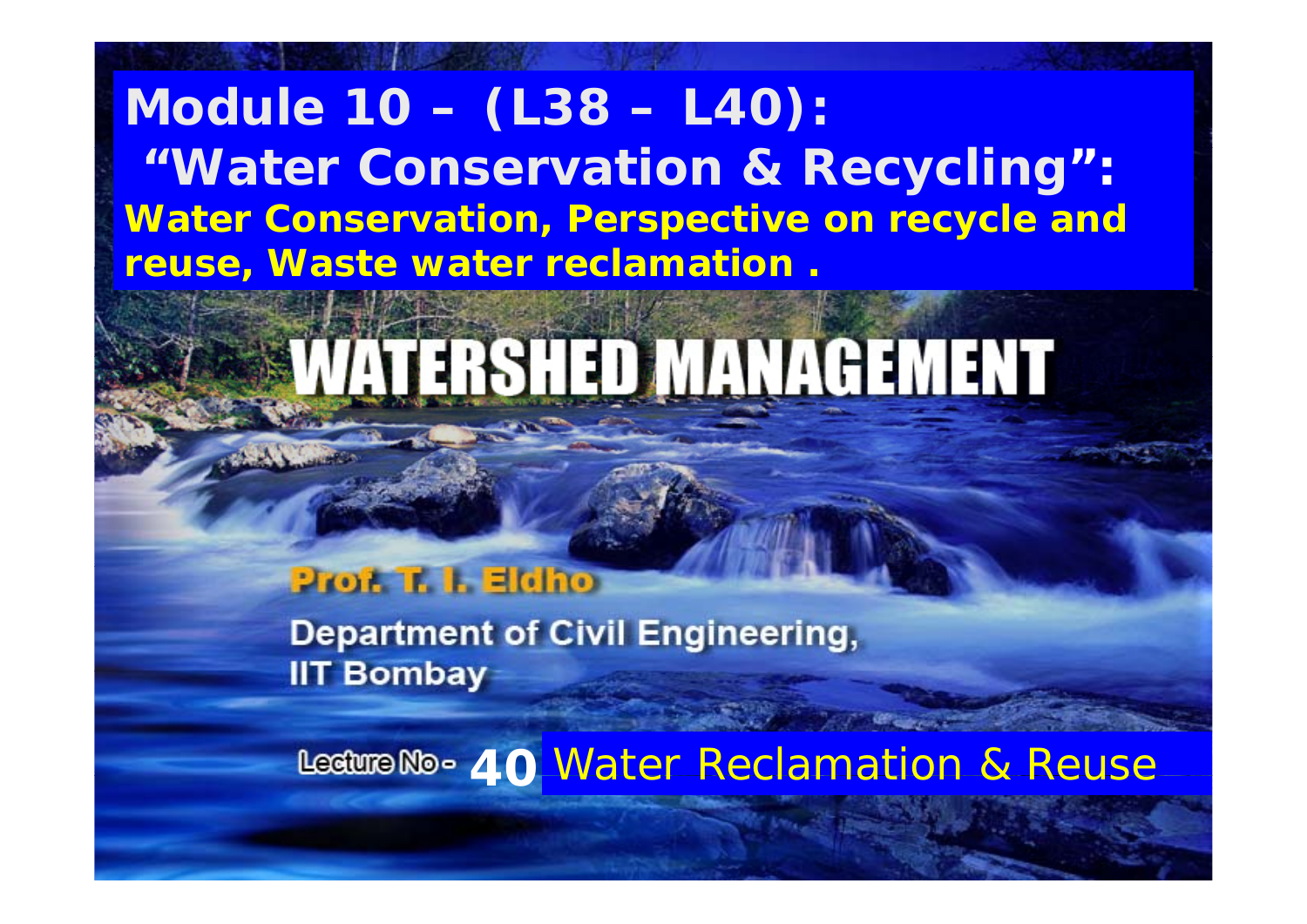



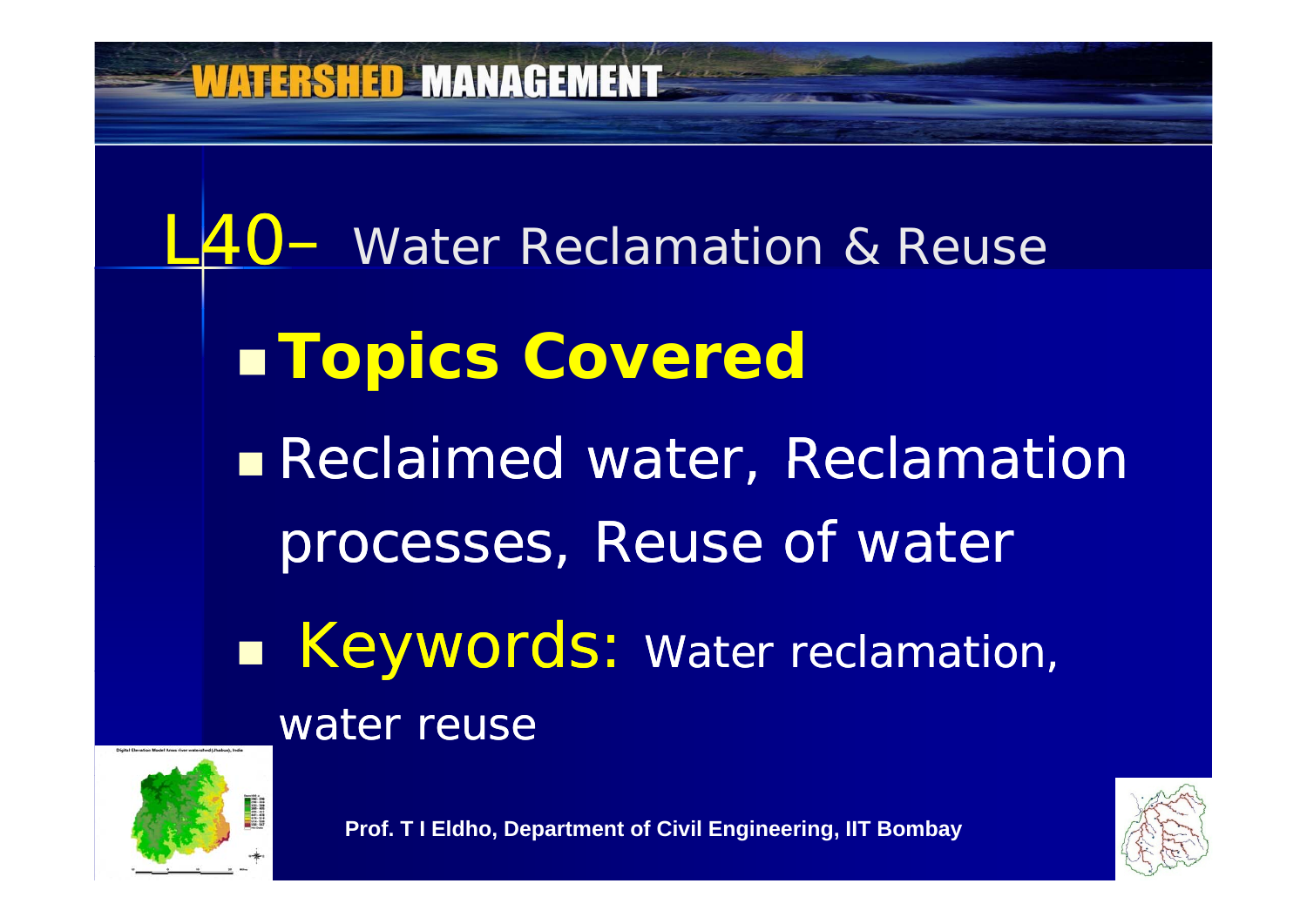#### Introduction – Reclaimed Water

- Г **Reclaimed water** or **recycled water** - former wastewater - treated to remove solids & certain impurities, & used in sustainable landscaping irrigation or to recharge groundwater aquifers.
- **Purpose <u>sustainability</u> & water conservation**, rather than discharging treated water to surface waters such as rivers & oceans.
- **Reclaimed water "End product of wastewater** reclamation - meets water quality requirements for biodegradable materials, suspended matter & pathogens uses such as agriculture & sundry industry uses.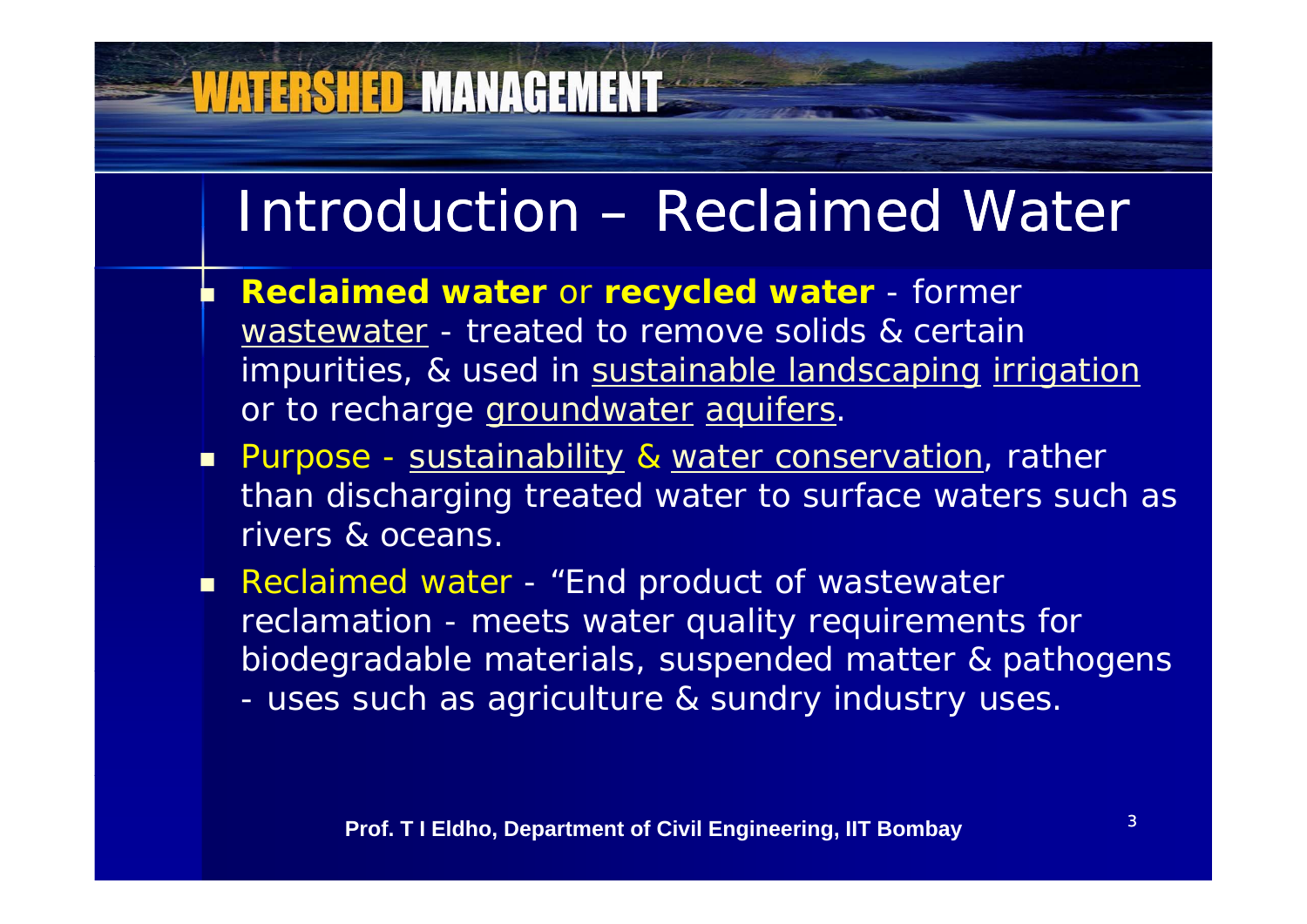## Introduction – Reclaimed Water

- Г For maximum water reuse/reclamation/recovery strategies such as water pinch analysis (WPA - systematic technique for reducing water consumption & wastewater generation through integration of water-using activities or processes) it help a user to target the minimum freshwater consumption & wastewater target. It also helps in designing the network that achieves the target.
- **Cost of reclaimed water exceeds that of potable water in** many regions of the world
- $\blacksquare$  Using reclaimed water for non-potable uses saves potable water for drinking
- Π Usage of water reclamation decreases the pollution sent to sensitive environments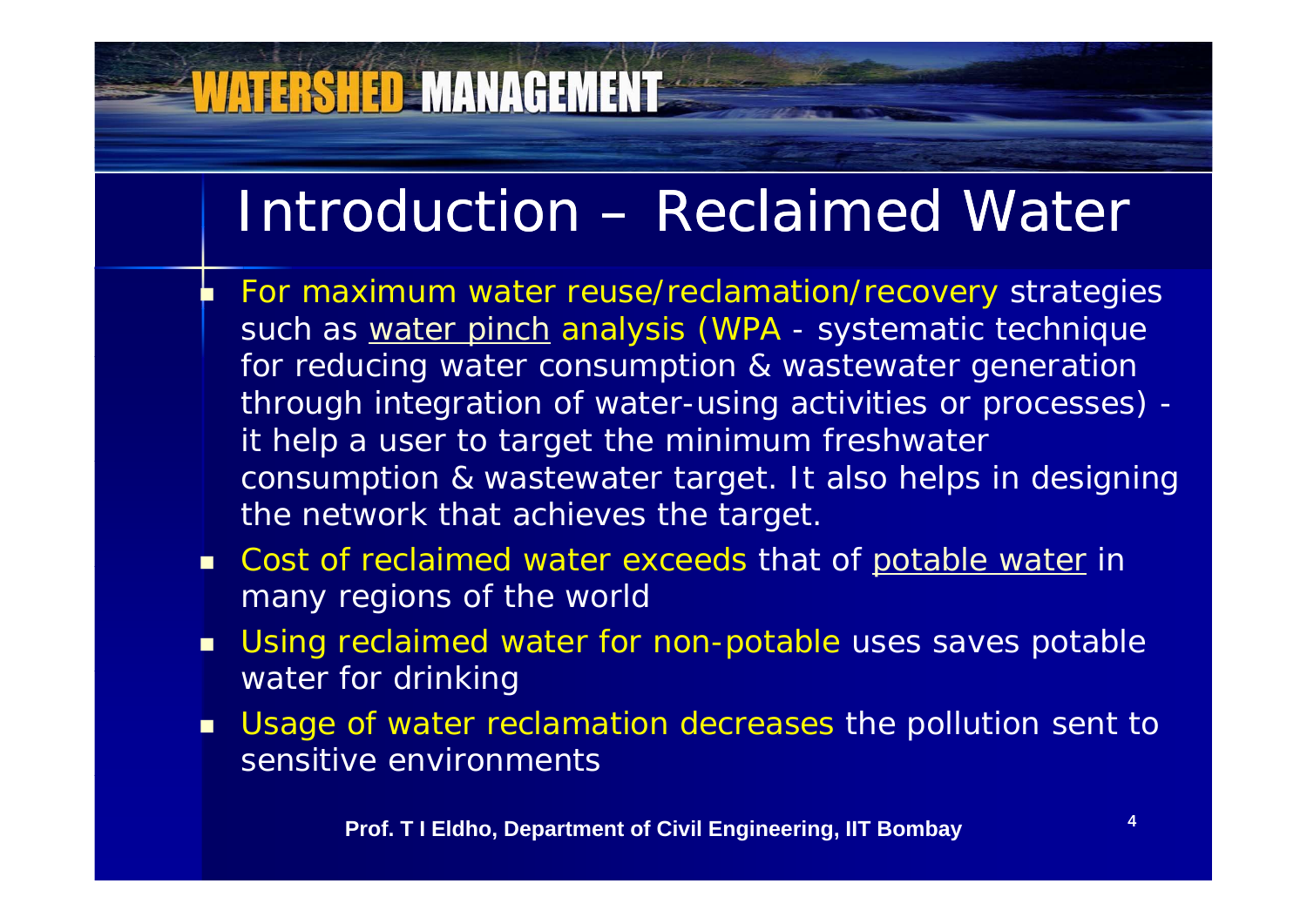#### Reclaimed Water - Concerns

- Г Reclaimed water - highly engineered for safety & reliability so that the quality of reclaimed water is more predictable than many existing surface & groundwater sources.
- **Reclaimed water safe when appropriately used.**
- П Reclaimed water planned for use in recharging aquifers or augmenting surface water receives adequate & reliable treatment before mixing with natural water & undergoing natural restoration processes.
- п Some of this water eventually becomes part of drinking water supplies.
- Reclaimed water is often distributed with a **dual piping** network that keeps reclaimed water pipes completely separate from potable water pipes.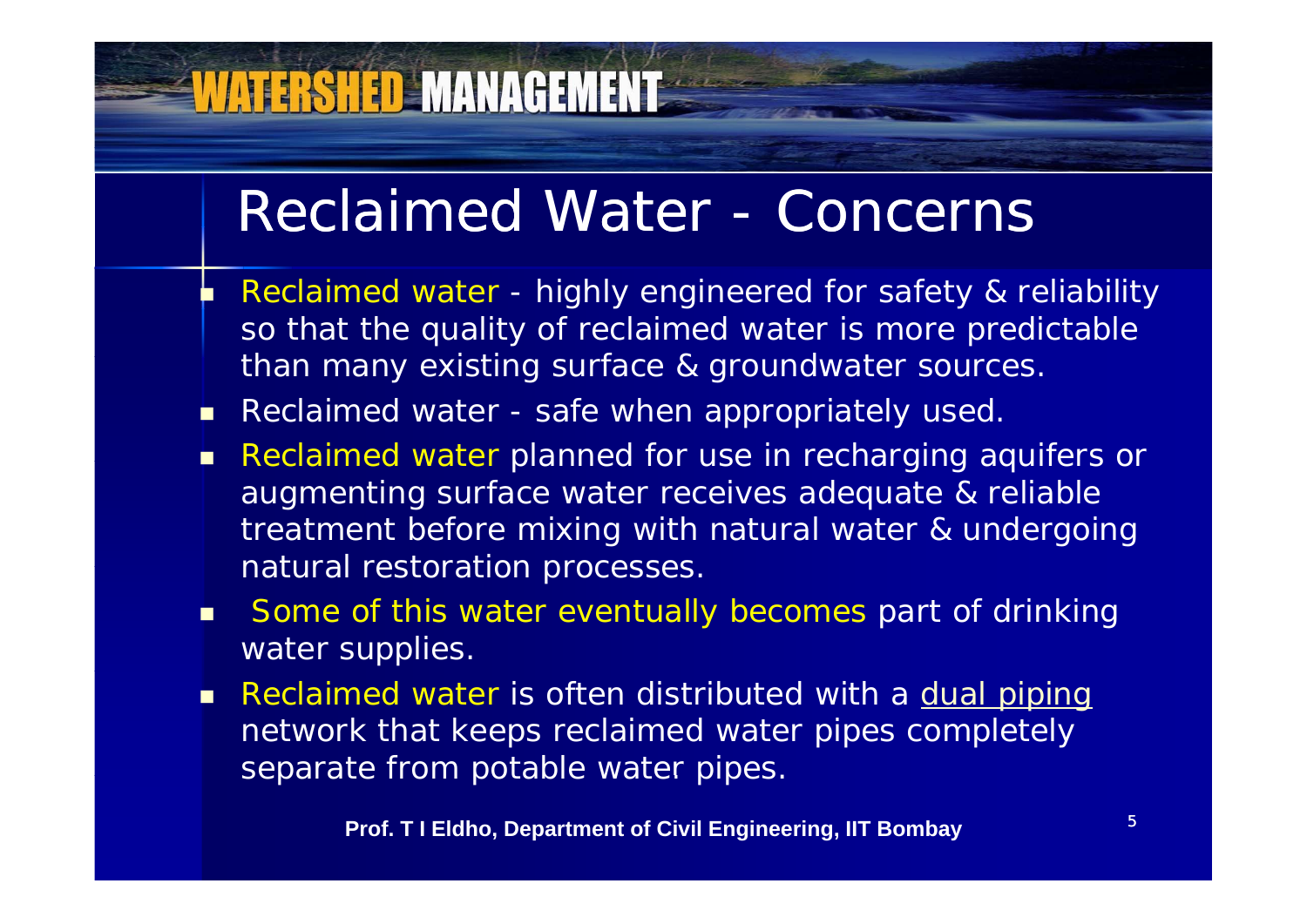#### Reclamation Processes

**VATERSHED MANAGEMENT** 

- Г **Preliminary treatment – Bar screen- solids removal**
- Г **Primary Treatment - Settling Tanks** - Readily settable and floatable solids are removed from the wastewate r
- П **Biological Treatment** - uses microorganisms- bacteria which digest the sludge and reduce the nutrient content
- **Secondary Treatment - Settling Tanks** microorganisms to settle to the bottom- other small particles suspended in the water are picked up, leaving behind clear wastewater.
- **Tertiar y Treatment** - Deep-bed, single-media, gravity sand filters receive water from the secondary basins and filter out the remaining solids.
- ▔ **Disinfection - Chlorine Contact Tanks**

**Prof. T I Eldho, Department of Civil Engineering, IIT Bombay**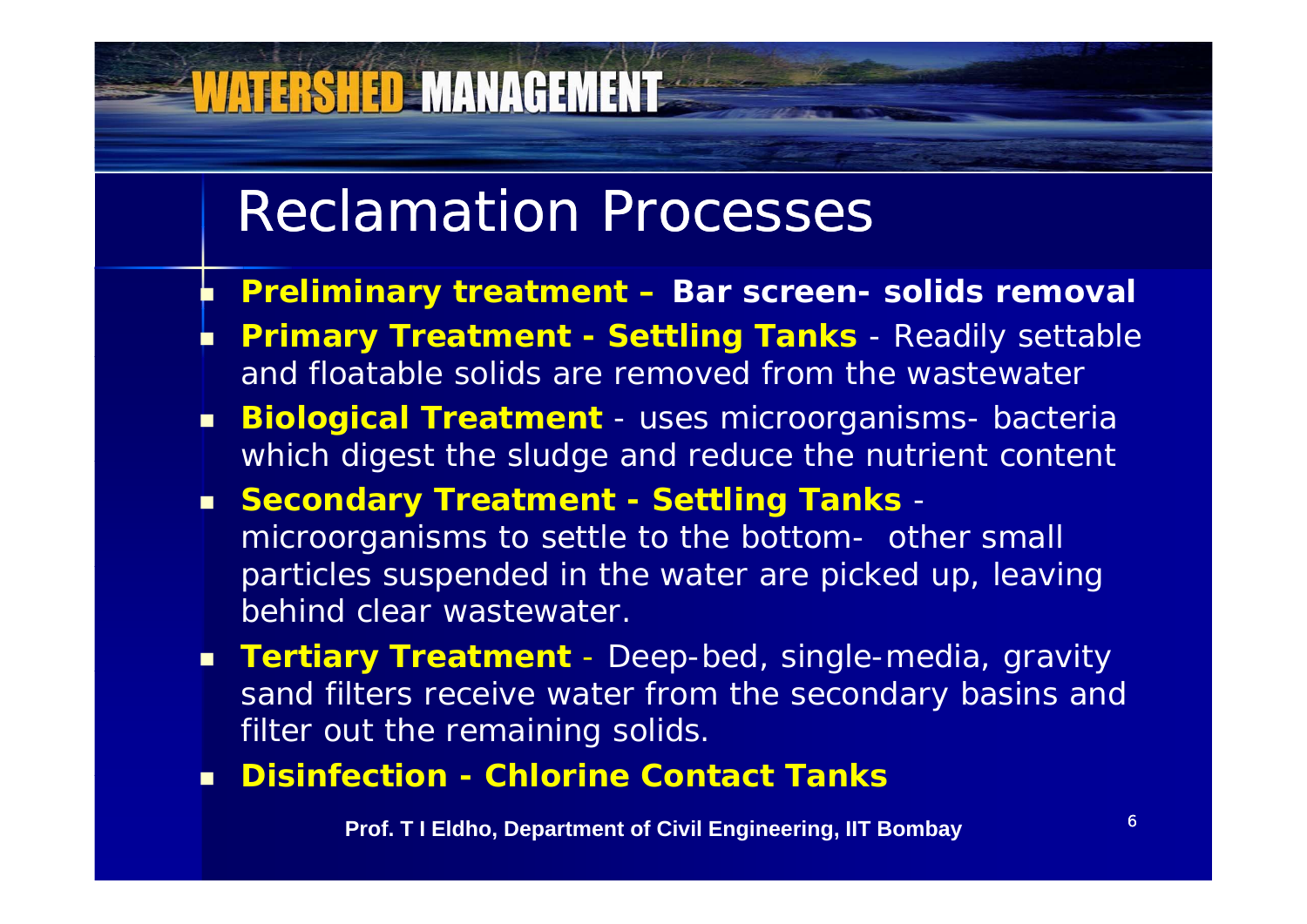#### **Concept of Reuse of Water**

- **Reuse is most applicable where large volumes of** water are reused & wastes are not too contaminated
- **Location of treatment plant and possible transport** of renovated water –- Important considerations
- × ■ Treatment Processes – Efficient and economical when flow is steady
- **Generally in urban areas Irregular flow**
- **Nastewater Reclamation: Treatment or processing** waste water to make it reusable
- **Nater Reuse: Use of treated wastewater for** beneficial use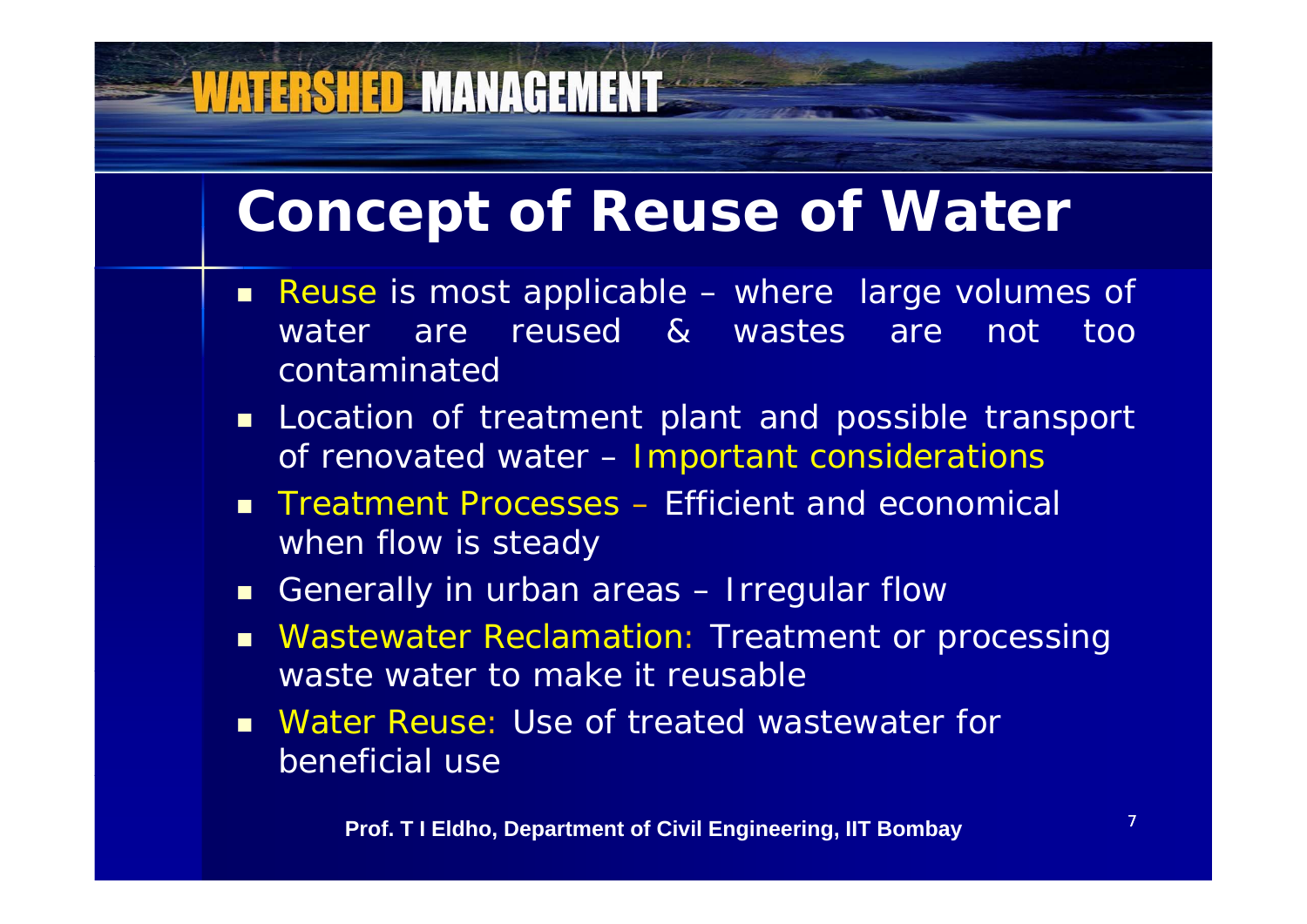#### **Concept of Reuse of Water**

- $\blacksquare$  . Direct wastewater reuse: requires pipes or other conveyance facilities for delivering reclaimed water
- $\blacksquare$  Indirect use: Discharge of an effluent to receiving water for assimilation and withdrawals downstream
- Pulp & Paper Industry - Water reuse -Predominantly practiced
- **Domestic reuse: Best recycle opportunity but amount** of water recycled falls short of the total amount of water reused
- **Warm dry areas** Suitable for domestic reuse where there is a large difference between supplied water and waste water due to losses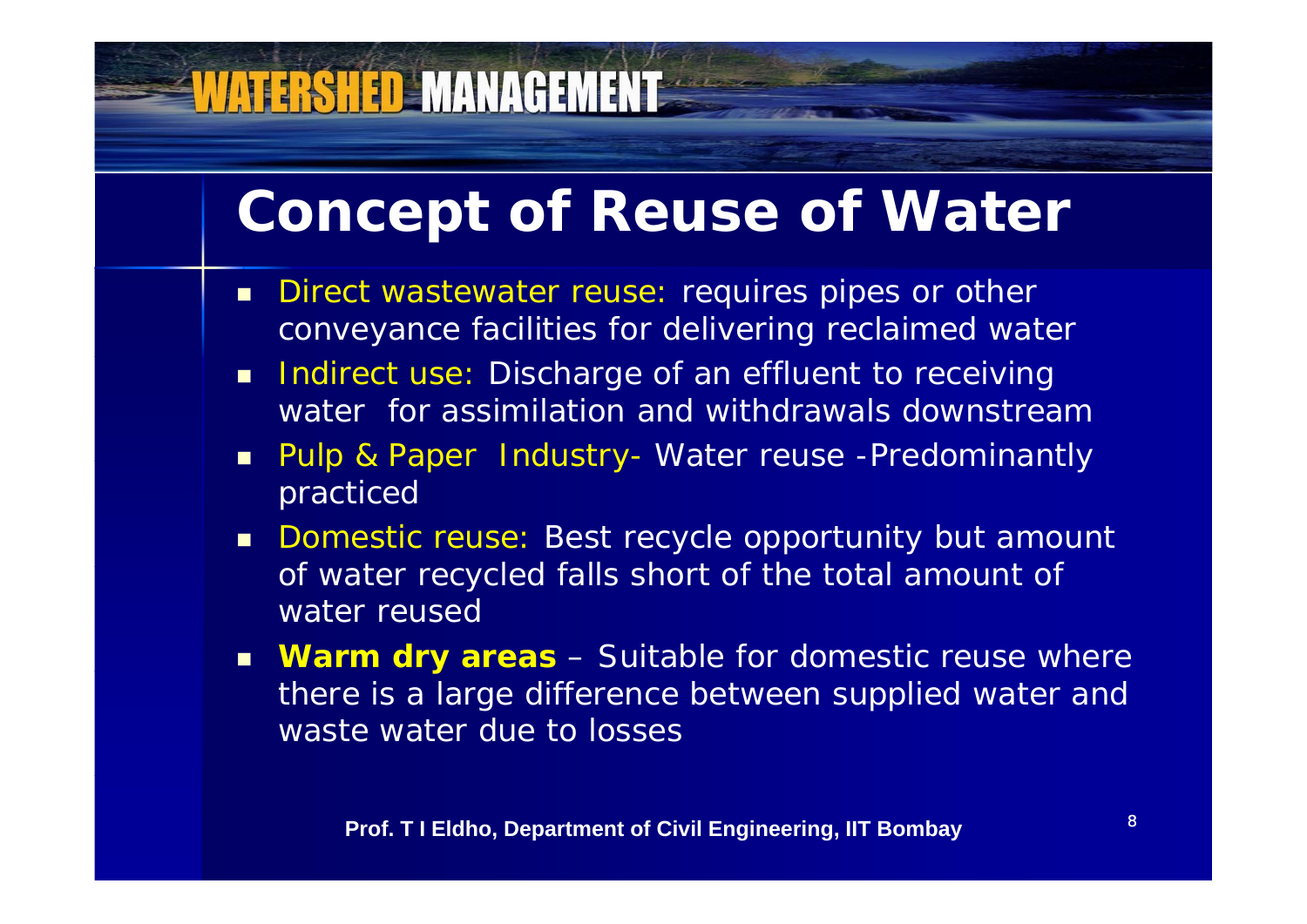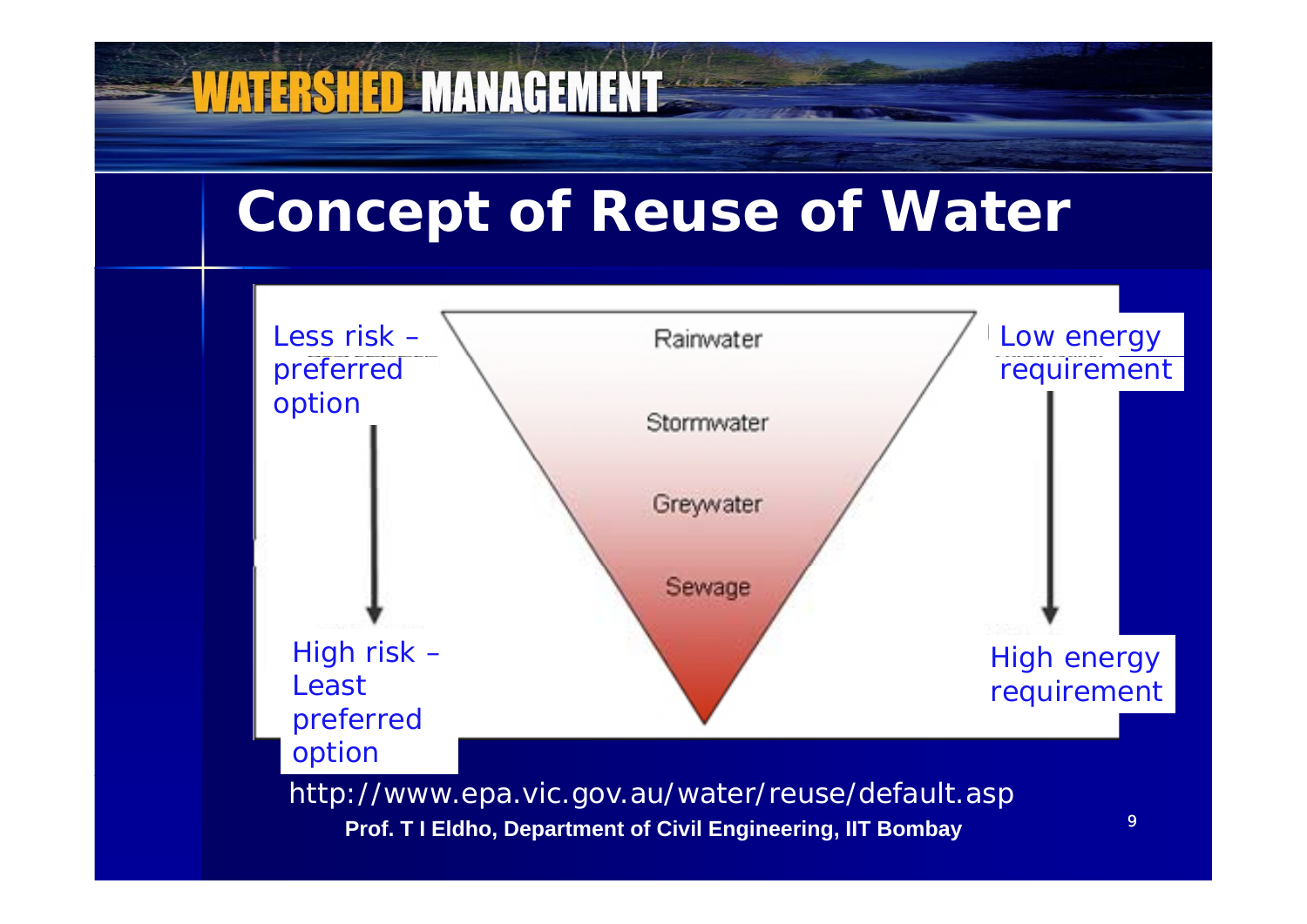

Fig: Quality changes during municipal use of water & concept<sub>10</sub> of wastewater reclamation & reuse (Mc Gauhey, 2006)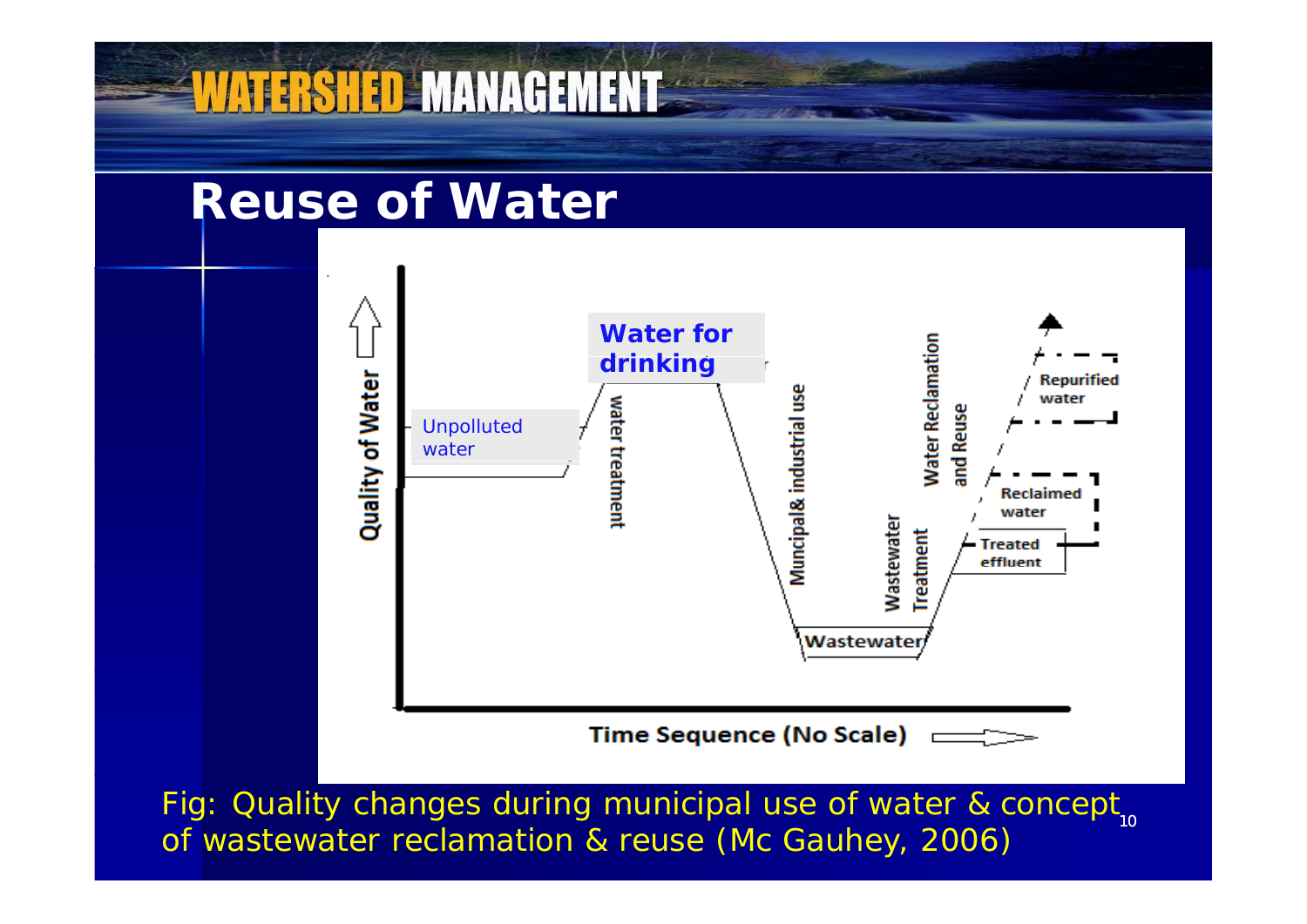#### **Water Reclamation & Reuse**

- Water treatment for drinking water meets standards for drinking water
- **n** Municipal & industrial uses degrade the water quality
- **Nastewater treatment: Treatment is carried out** to the point required by regulatory agencies for protection of other beneficial uses
- Dashed line in figure represents increased quality for reuse
- Concept of reclamation and reuse will come after wastewater reaches the natural unpolluted water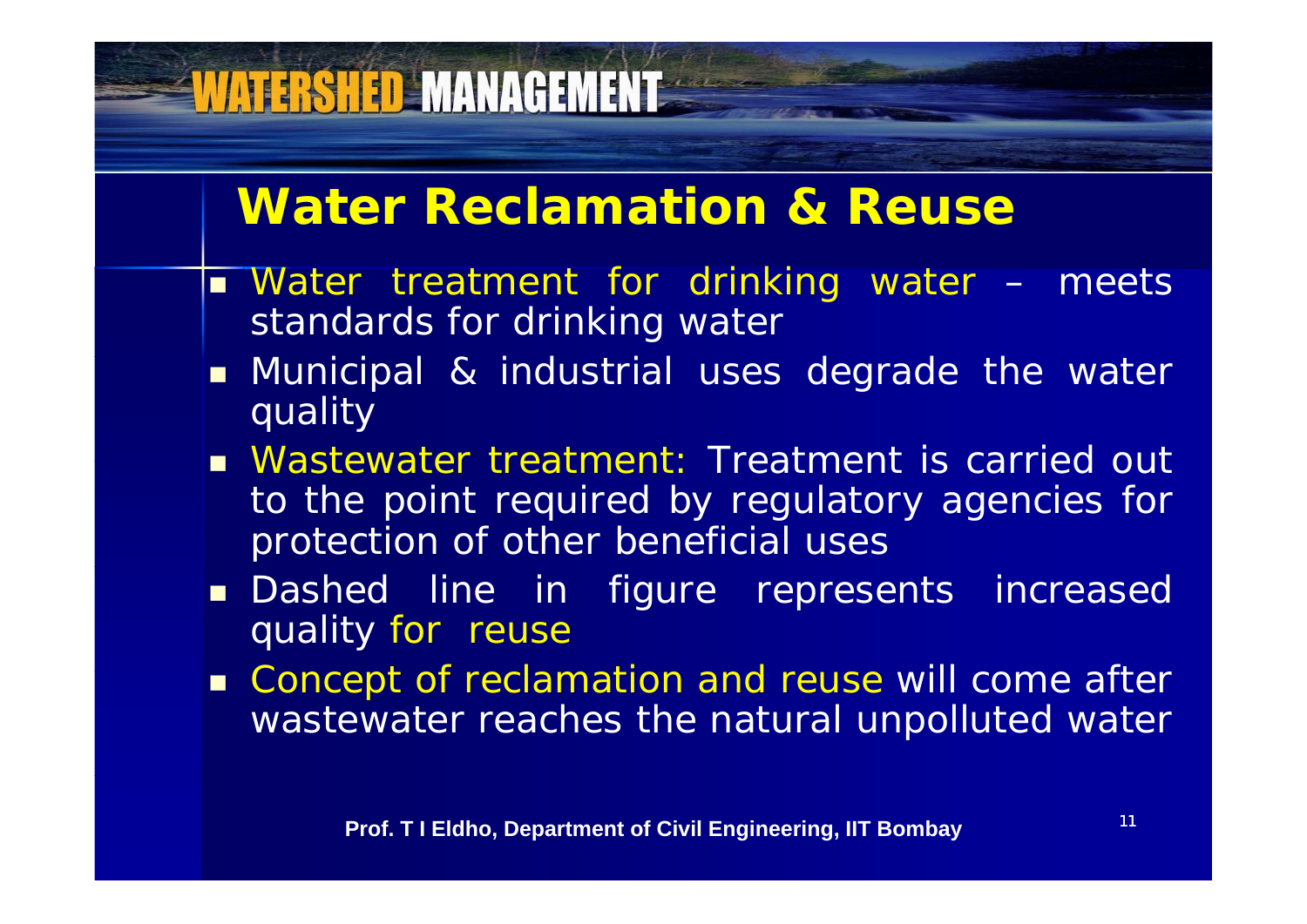# **VATERSHED MANAGEMENT**

#### **Water Reclamation & Reuse**

- **Repurified Water:**
- Generated by further advanced wastewater reclamation technologies
- Carbon adsorption, Advanced oxidation & reverse osmosis
- Generate much higher quality than conventional drinking water
- Character of wastewater entering in renovated plant -Important and especially industrial waste water
- EX: Ordinary salt brines, undesirable for if the renovated to be demineralized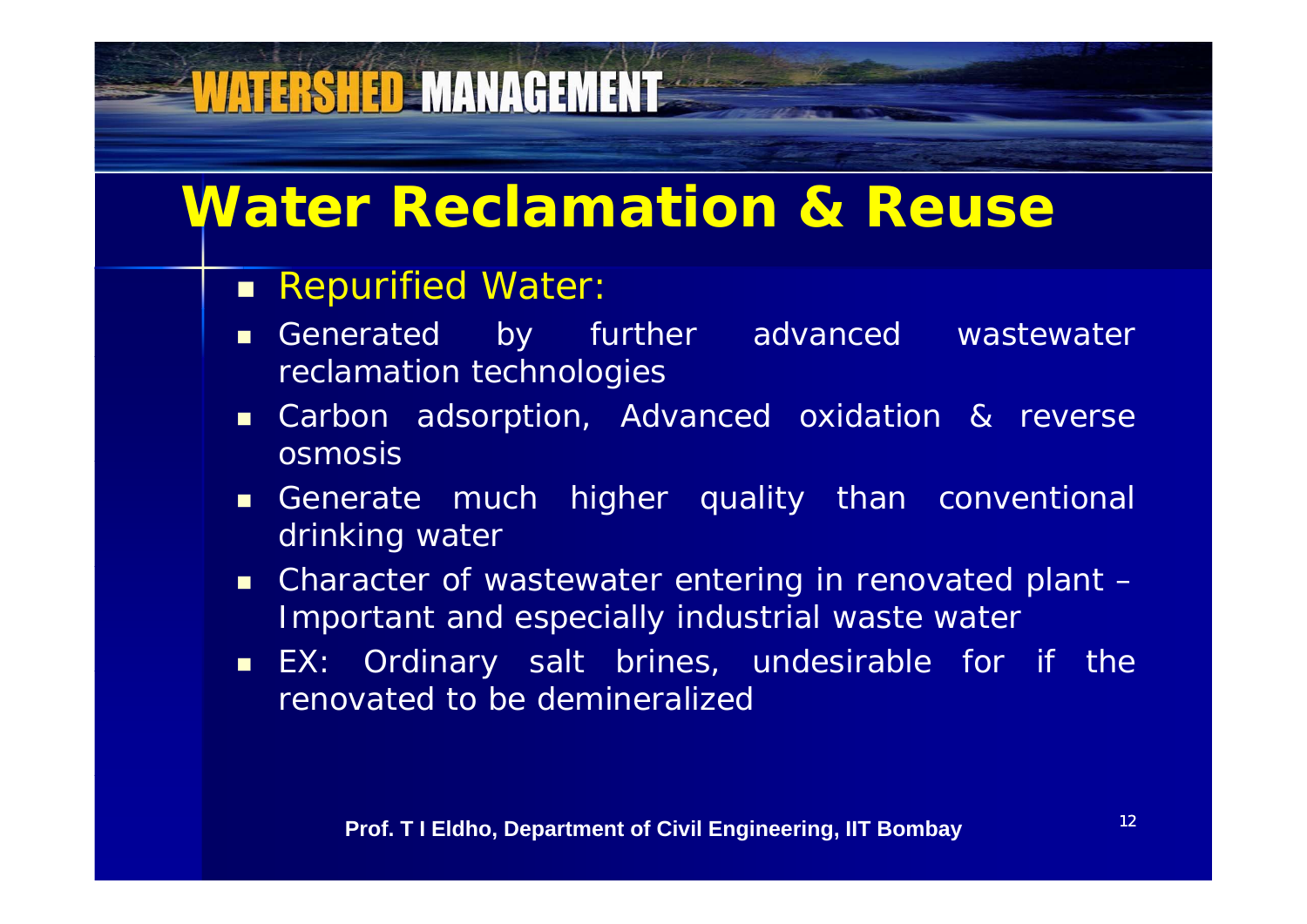#### **Water Reuse Schemes**

- **Reuse from various sources Rainwater, Drainage systems,** sewer systems etc.
- Scheme depends on intended reuse

- **Reuse of waste water**
- **Source of wastewater**
- Survey of the sewer system- for finding wastewater availability for reuse
- Highly contaminated with metals or containing <sup>a</sup> high total concentration of dissolved solids- unacceptable
- Deliberate use of treated waste water in planned way is important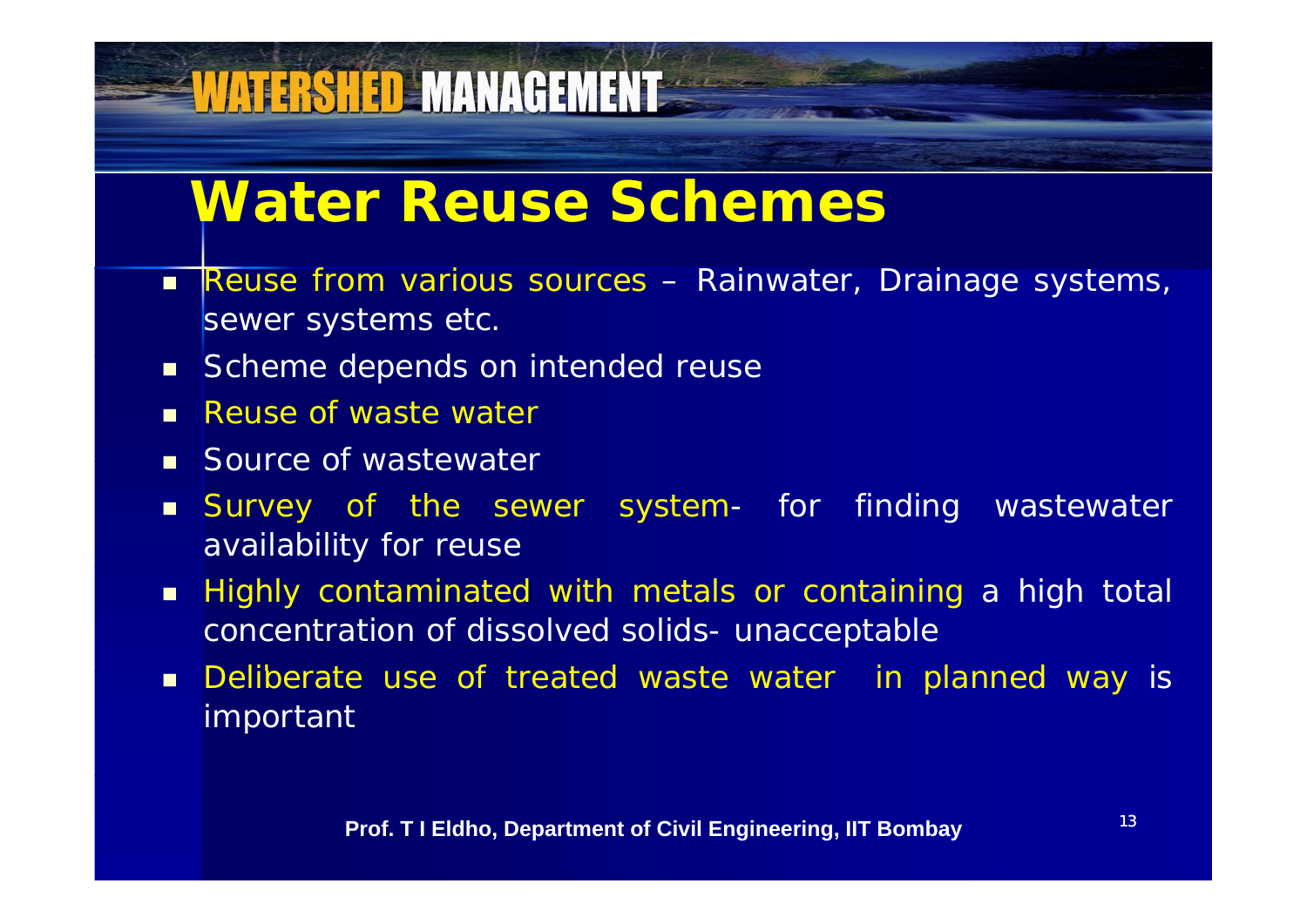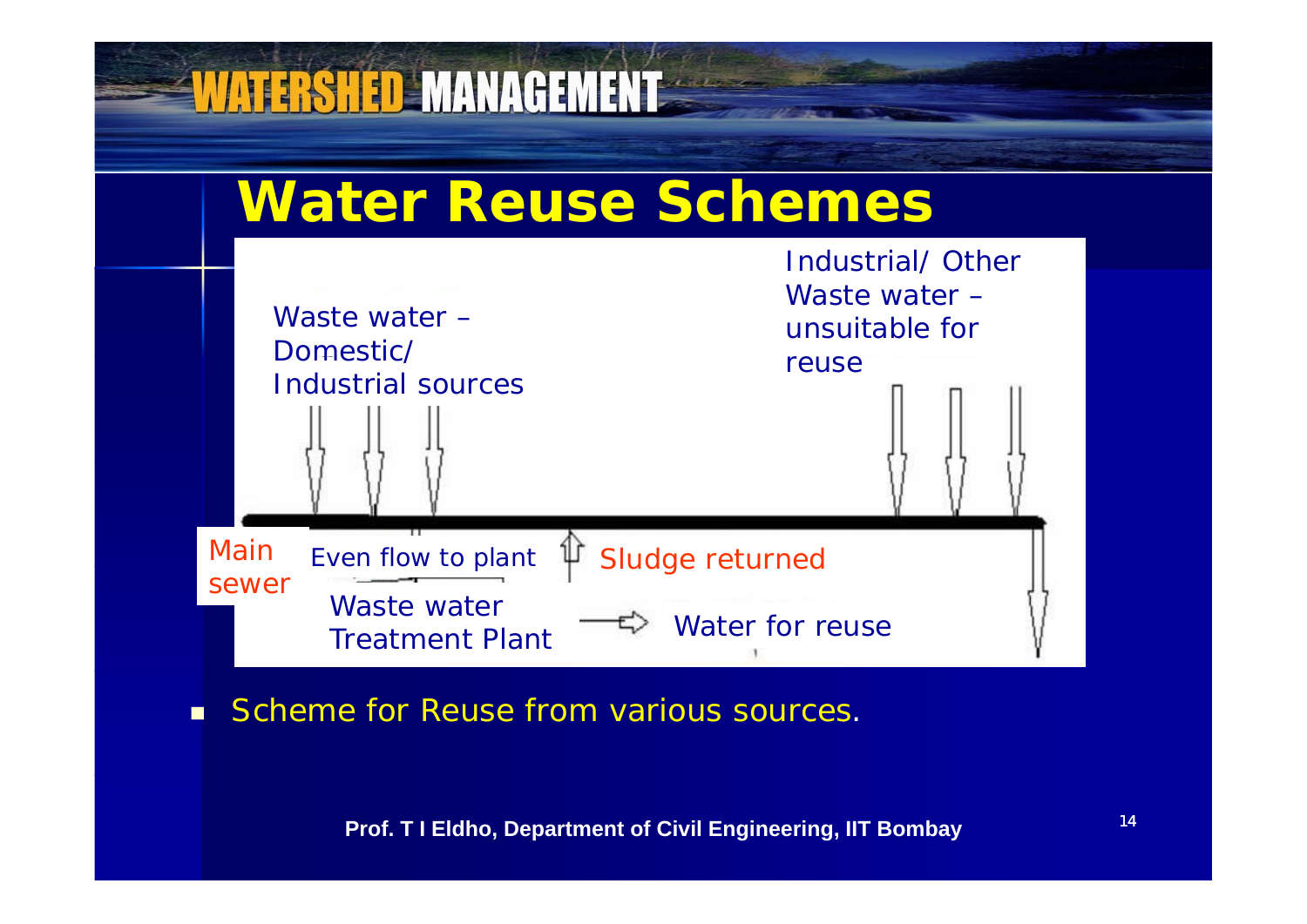#### Water Reuse – Schemes

**WATERSHED MANAGEMENT** 

- – $\pm$  Unplanned - cities draw water supplies from rivers that receive wastewater u/s. Water from these rivers -reused, treated, & piped into the water supply a number of times before the last d/s user withdraws the water.
- Planned developed with the goal of beneficially reusing a recycled water supply.

#### $\blacksquare$ The water reuse may be for

- Agricultural purposes- for agricultural reuse- preliminary, primary and secondary treatment steps - fit for discharge to the environment.
- Industrial or domestic purposes- may be tertiary treatment required to remove the more residual pollutants, especially the dissolved and refractory substances & micro-organisms depending on the use contemplated.

**Prof. T I Eldho, Department of Civil Engineering, IIT Bombay**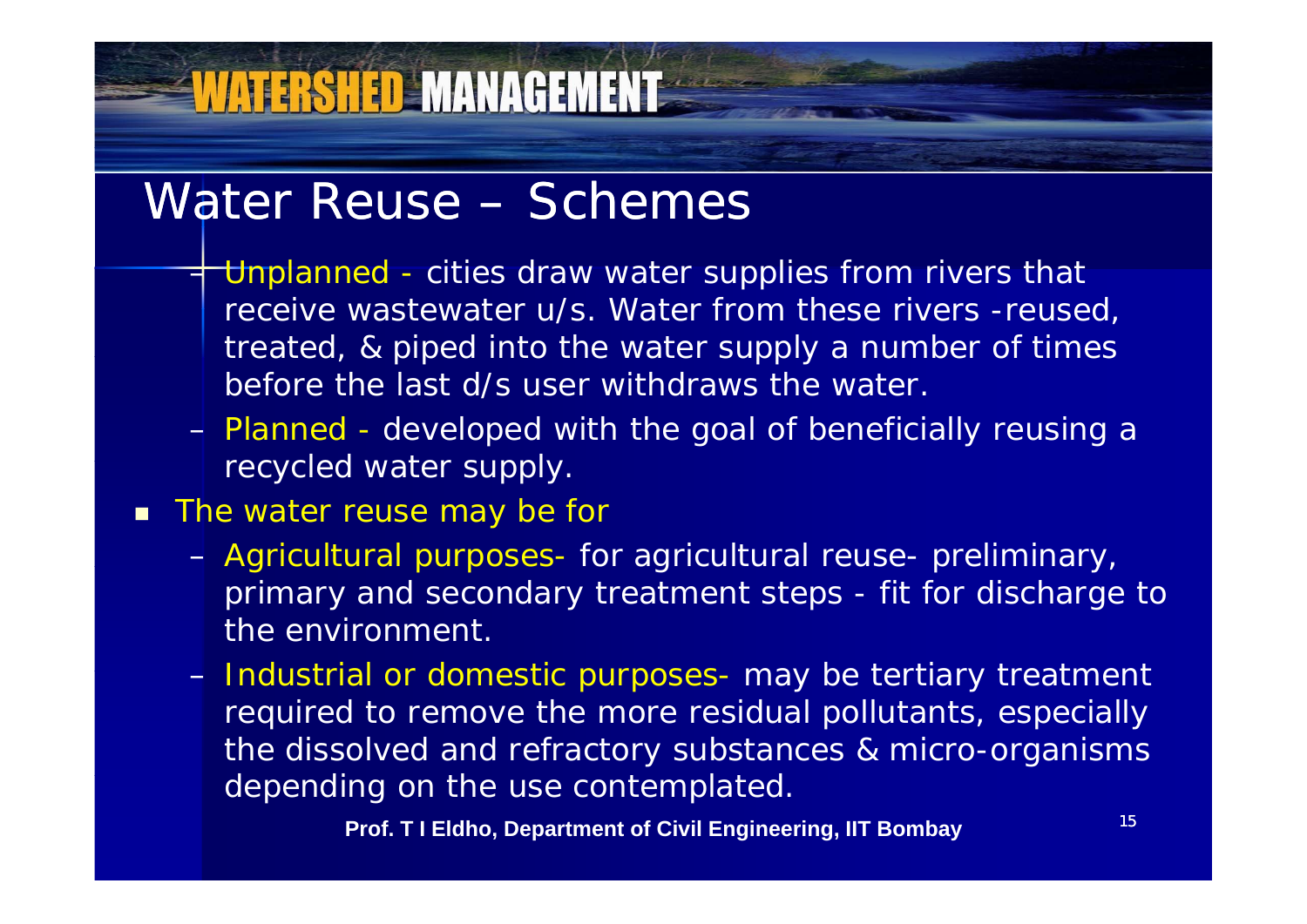# **WATERSHED MANAGEMENT**

## **Types of Wastewater Reuse**

- П **Reuse of urban wastewater in agriculture and** horticulture from sewered areas.
- Reuse of urban wastewater from polluted nallahs draining unsewered areas.
- Reuse in industrial and commercial establishments to meet the water shortage.
- **Reuse in industry to meet various other objectives** besides relief from water shortage such as 'zero discharge'.
- **Reuse for major urban & community development** purposes; eg. to augment public water supplies.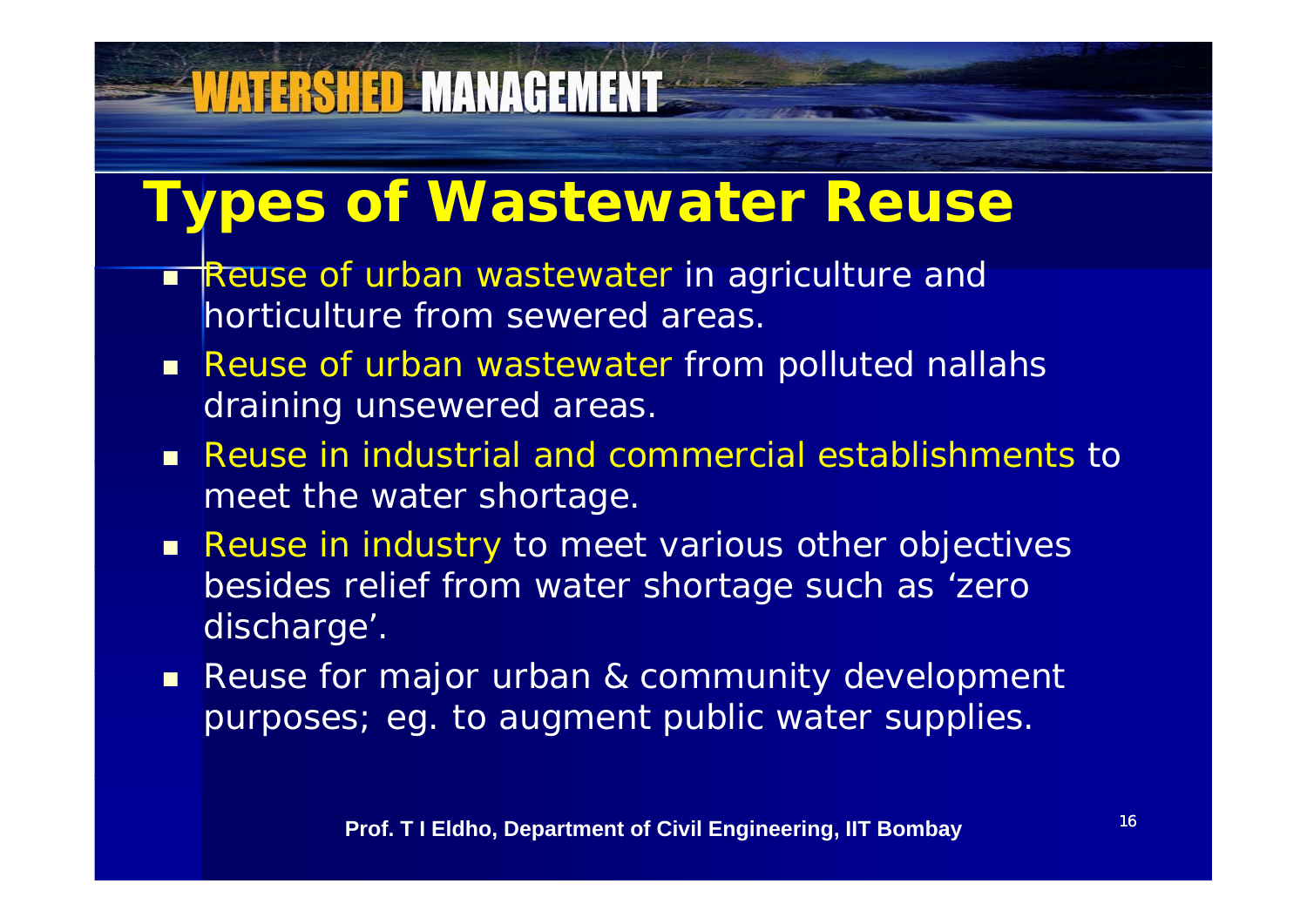#### Reuse in Industries

- Typical strategy followed by most of the industries is as follows:
	- Firstly, practice as much conservation of water as possible.
	- Secondly, recycle the fraction of waste water which is in relatively good condition & can be recycled back with little or no treatment.
	- Thirdly, arrange more 'reuse' after some treatment to make the industry's own wastewater fit for reuse.
	- Lastly, if more reuse is needed, get the external sources of wastewater, such as municipal sewage.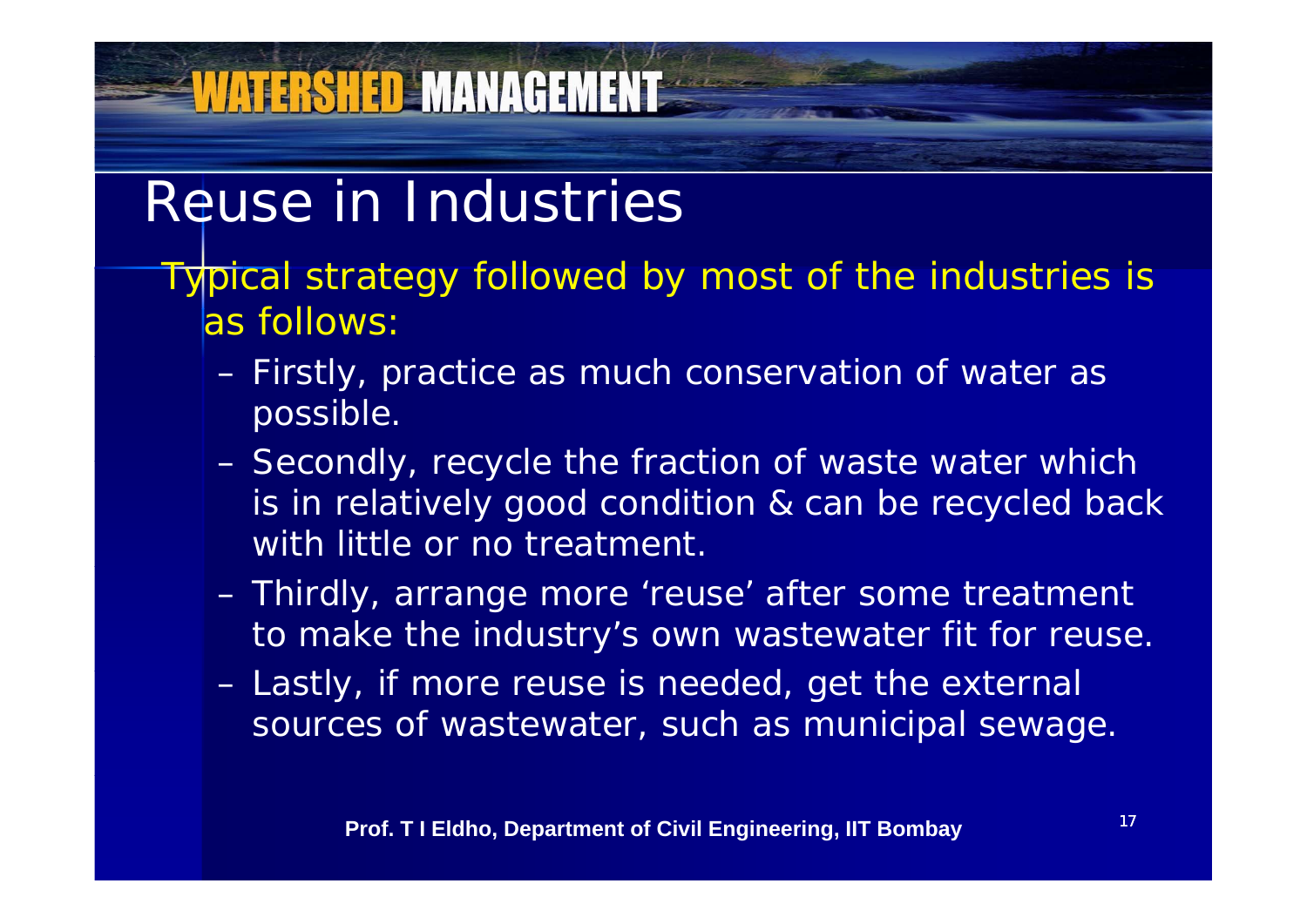# Water Reuse in India – Example 1

**VATERSHED MANAGEMENT** 

#### *Madras Refineries & Madras Fertilizers Ltd., Chennai:*

- Madras Refineries is producing 12 Mld of reusable water and Madras Fertilizer is producing 16 Mld of reusable water since 1991.
- **Example 11 Here the Chennai Metro Water Board supplies** secondary treated sewage (with about 120 mg/L BOD) and the Industries provide the further required treatment depending on their end-use.

*Secondary Treated Wastewater -> Additional Secondary Biological Treatment -> Chemically Aided Settling + Pressure Filtration + Ammonia Stripping, Carbonation, Clarification, Pressure Filtration-> Chlorination -> Sodium Bisulfite Dosing -> Multimedia Filtration -> Cartridge Filtration >Reverse Osmosis > Permeate ->Reverse*  18 *-> for Reuse in Industry.*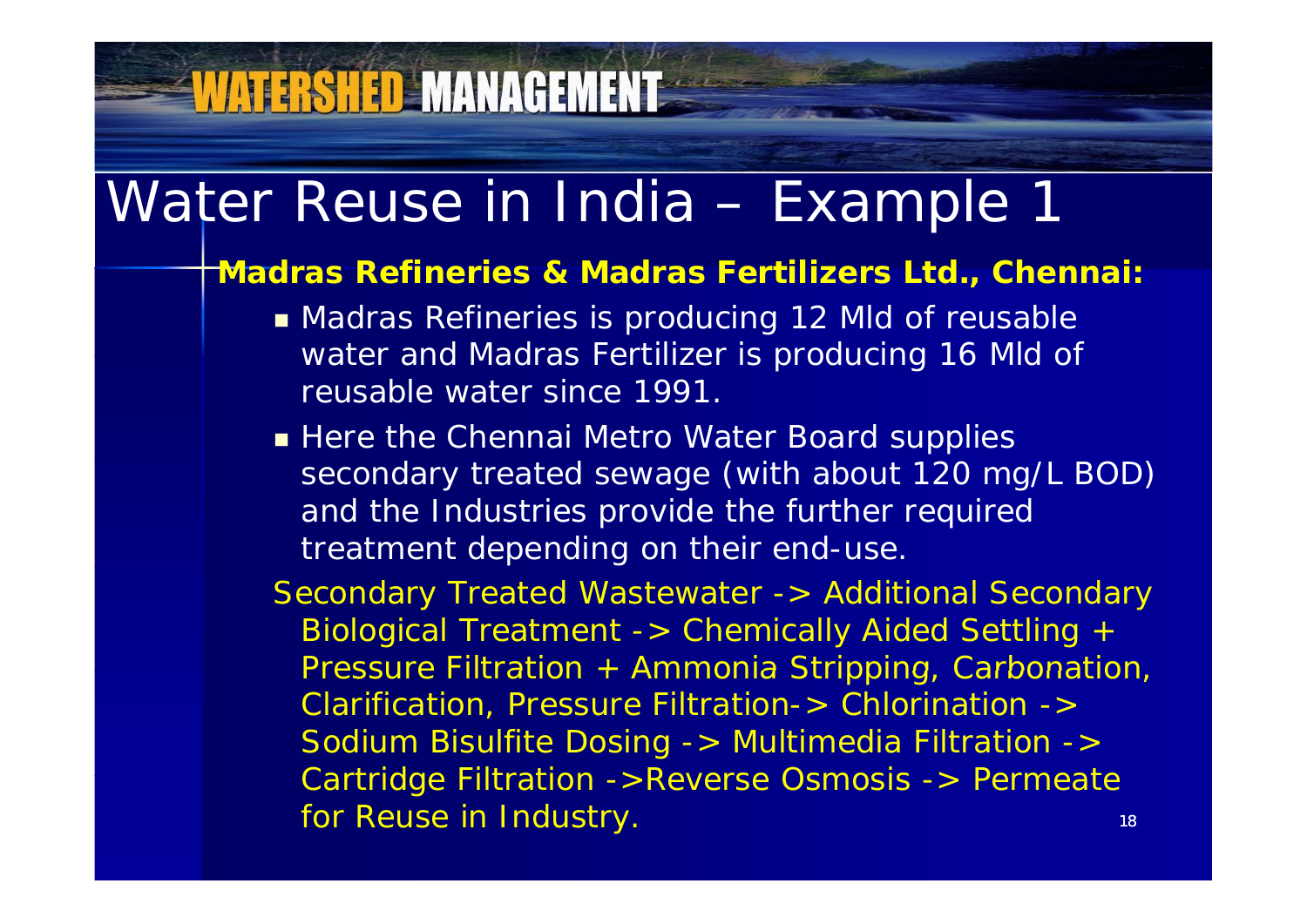# **VATERSHED MANAGEMENT**

#### Water Reuse in India – Example 2

#### *Vadodara Pilot Plant, Gujarat:*

**This plant uses highly polluted wastewater from a** "effluent disposal channel" into which several industries (such as refineries, fertilizers, petrochemicals) discharge their raw wastes with a capacity of 3 Mld freshwater.

■ The plant shows that at least 75% of wastewater could be made reusable at an operating cost of Rs. 36/ 1000 litres. The flow sheet adopted in the plant include:

*Wastewater -> Chem-feeds (Lime, Polyelec, Soda Ash) -> Clarification -> HCl -> Pressure Filtration -> Sodium Biosulfite -> Cartridge Filters ->Reverse Osmosis -> Degasser to Remove CO2 -> for Reuse in Industry*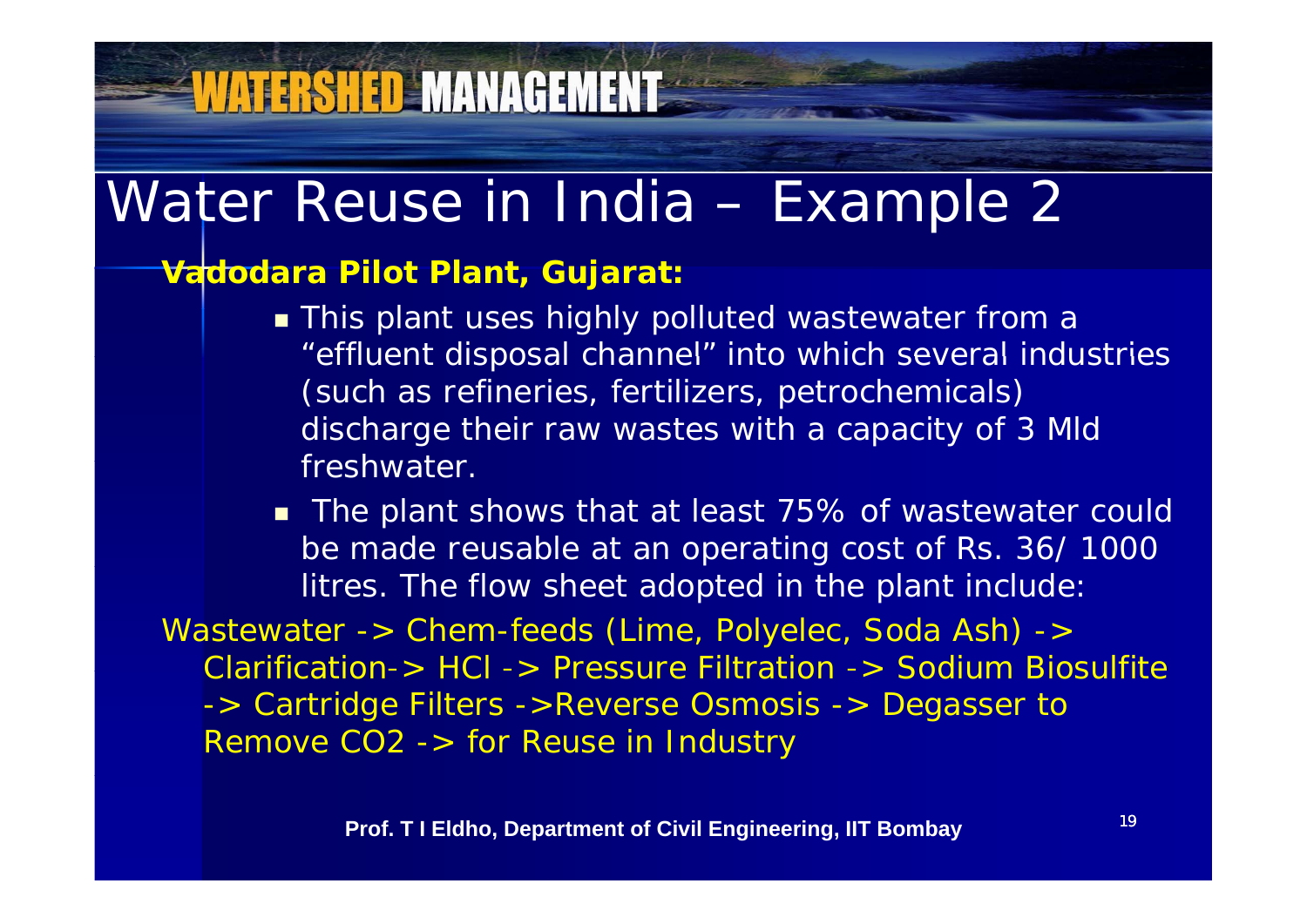#### **Future of Water Reuse**

- T Due to water scarcity - Water reuse increasing
- Reuse through recycling/ reclamation found to be effective and successful.
- Primarily Nonpotable reuse widely accepted practice that will continue to grow.
- **More advances technologies in recycling/** reclamation
- **Indirect potable reuse.**

- **Nore energy efficient**
- Sustainable water management/ watershed management
- **Public participation & awareness important.**

**Prof. T I Eldho, Department of Civil Engineering, IIT Bombay**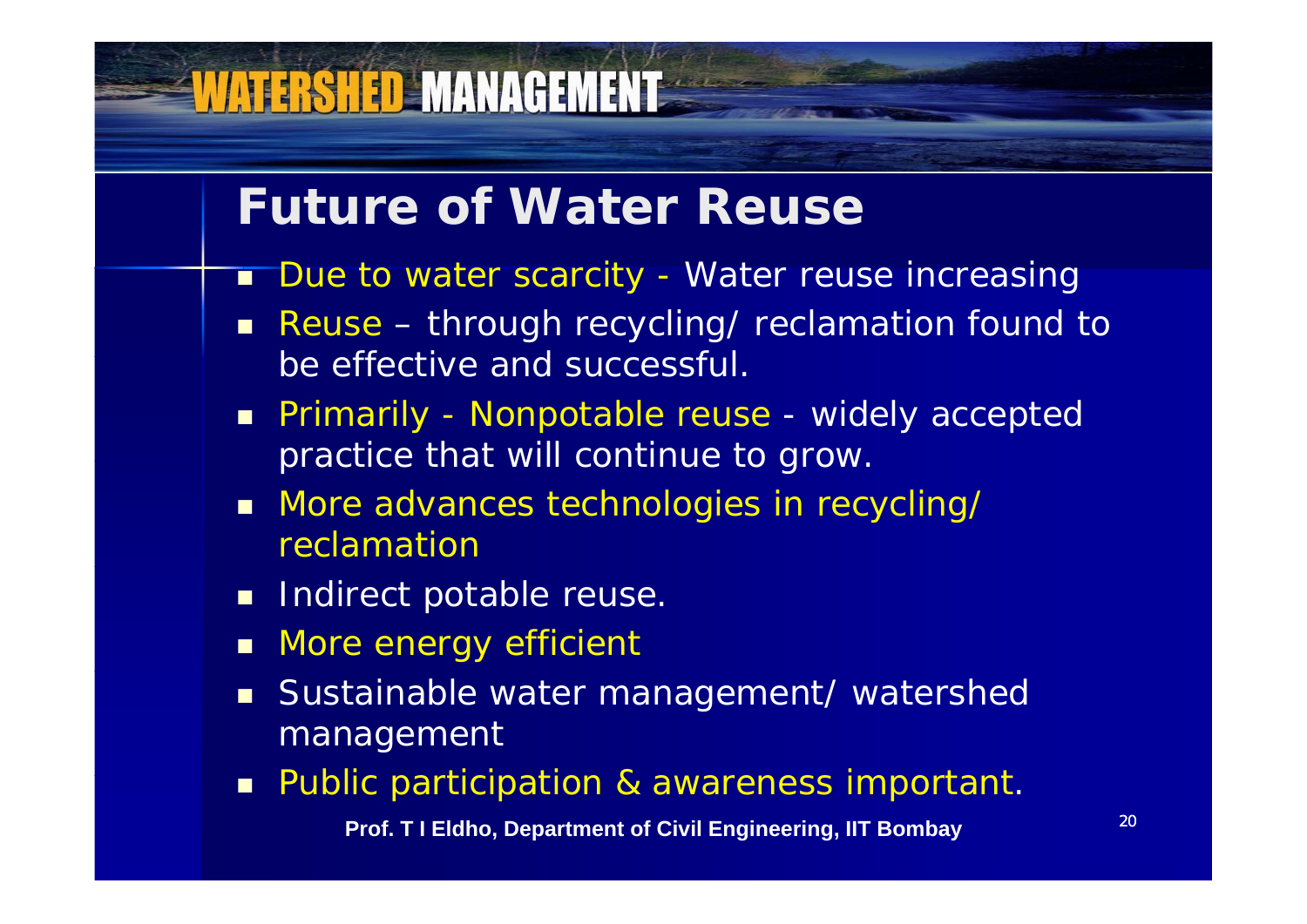#### **ATERSHED MANAGEMENT**

#### **References**

- Arceivala, S.J., and Asolekar, S.R., (2007), "Wastewater Treatment for Pollution Control and Reuse", Tata-McGraw-Hill, New Delhi.
- CSE (2005), "A Wastewater Recycling Manual", CSE Publications, New Delhi.
- Valentina Lazarova and Akica Bahri, (2004), "Water Reuse for Irrigation", CRC Press, London.
- P.H. McGauhey "Man Made Contamination Hazards", J. Groundwater, July 2006.
- http://wrmin.nic.in
- www.epa.gov
- http://waterrecycling.com/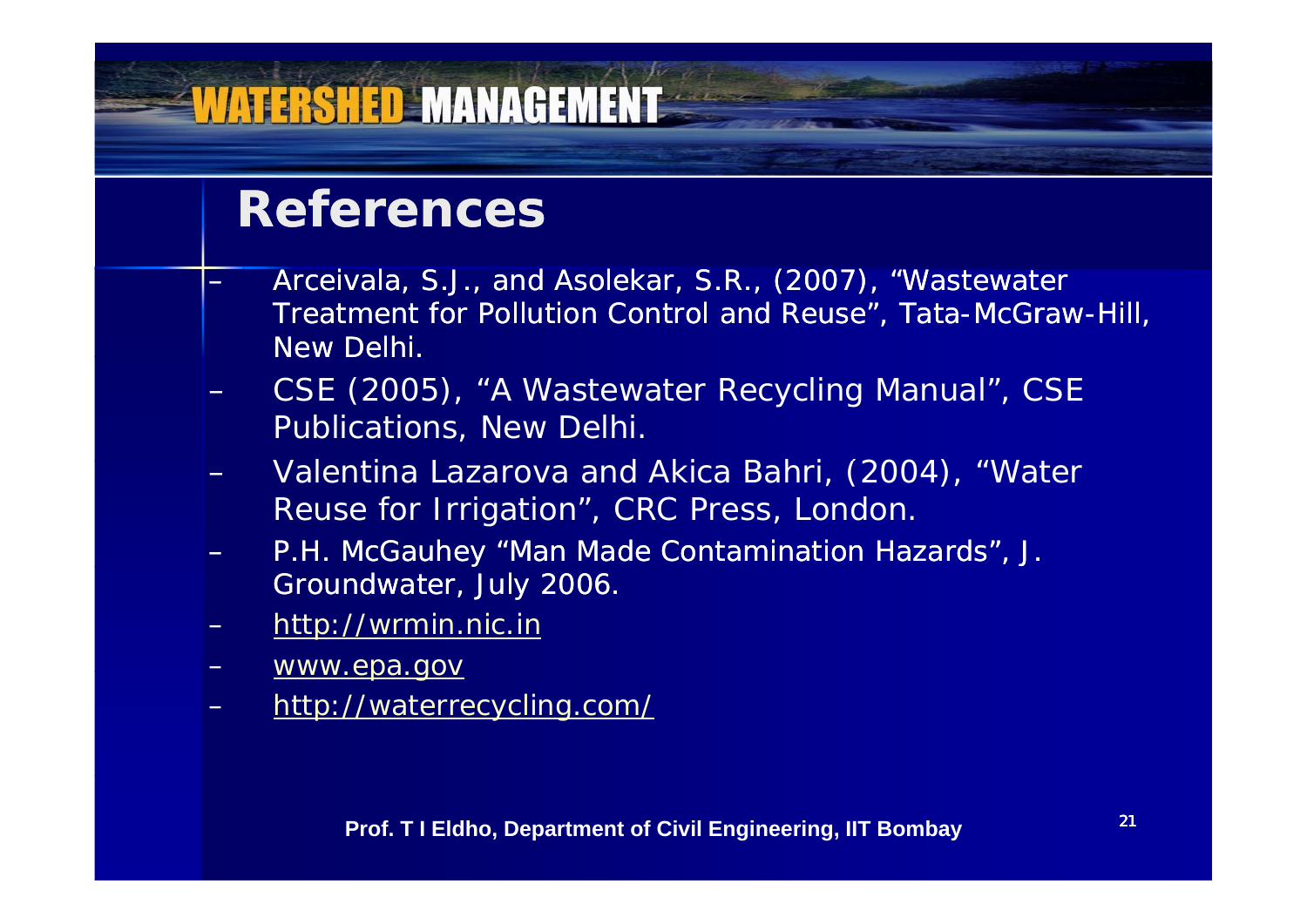## **VATERSHED MANAGEMENT**

#### **Tutorials - Question!.?.**

- F. Critically analyze and study the scope of water reuse in India.
- П Do the urban water scarcity can be reduced by reuse of water?.
- П Study and compare various case studies available on reuse and evaluate the benefits/costs.
- п (Ref: Arceivala, S.J., and Asolekar, S.R., (2007), "Wastewater Treatment for Pollution Control and Reuse", Tata-McGraw-Hill, New Delhi.)



**Prof. T I Eldho, Department of Civil Engineering, IIT Bombay**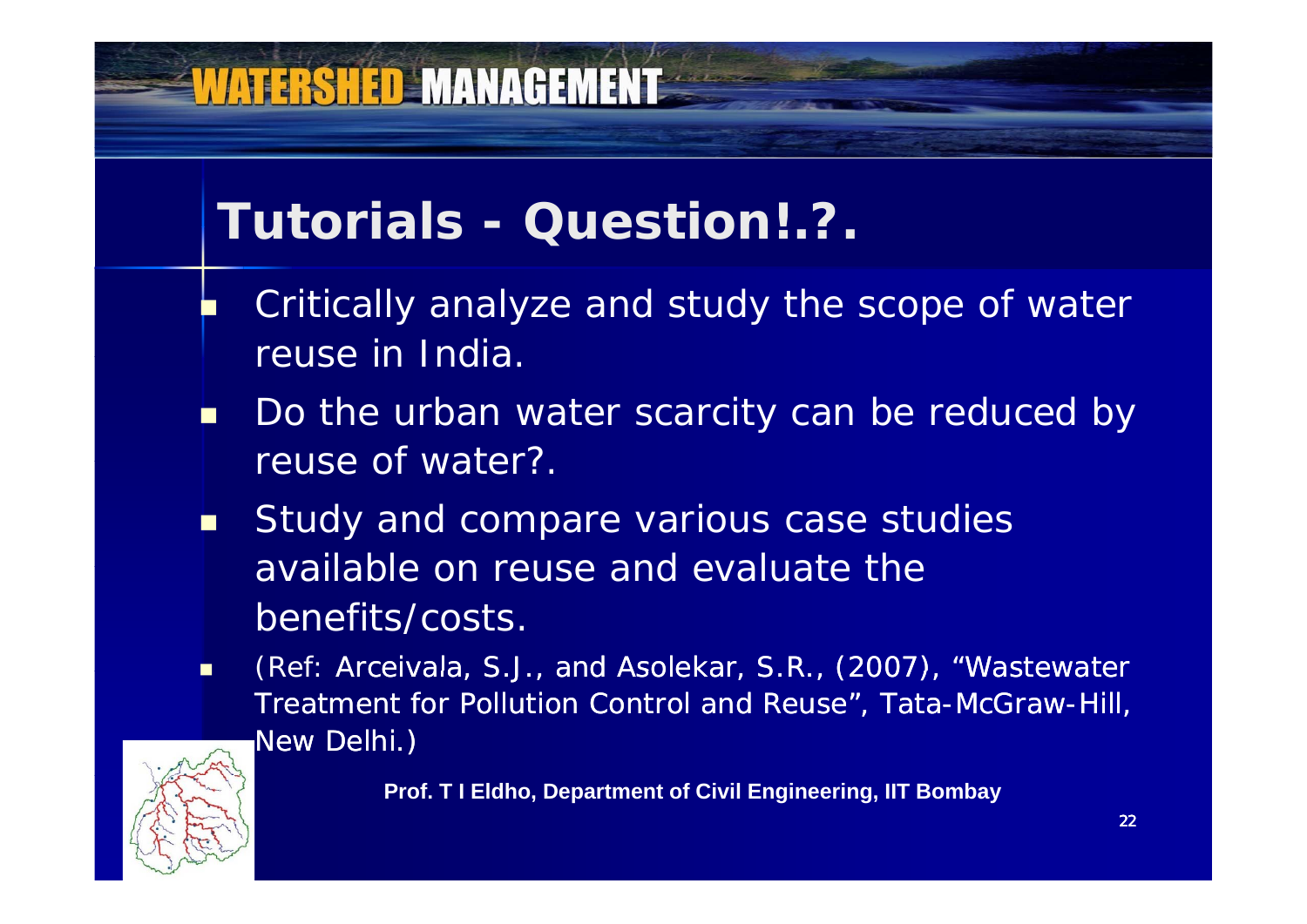#### **Self Evaluation - Questions!.**



- П Describe the importance of reuse of recycled/ reclaimed water.
- n a What are the important reclamation processes ?
- m. Illustrate the "water reuse schemes".
- **Discuss various issues related to "Water reuse"** in Industries.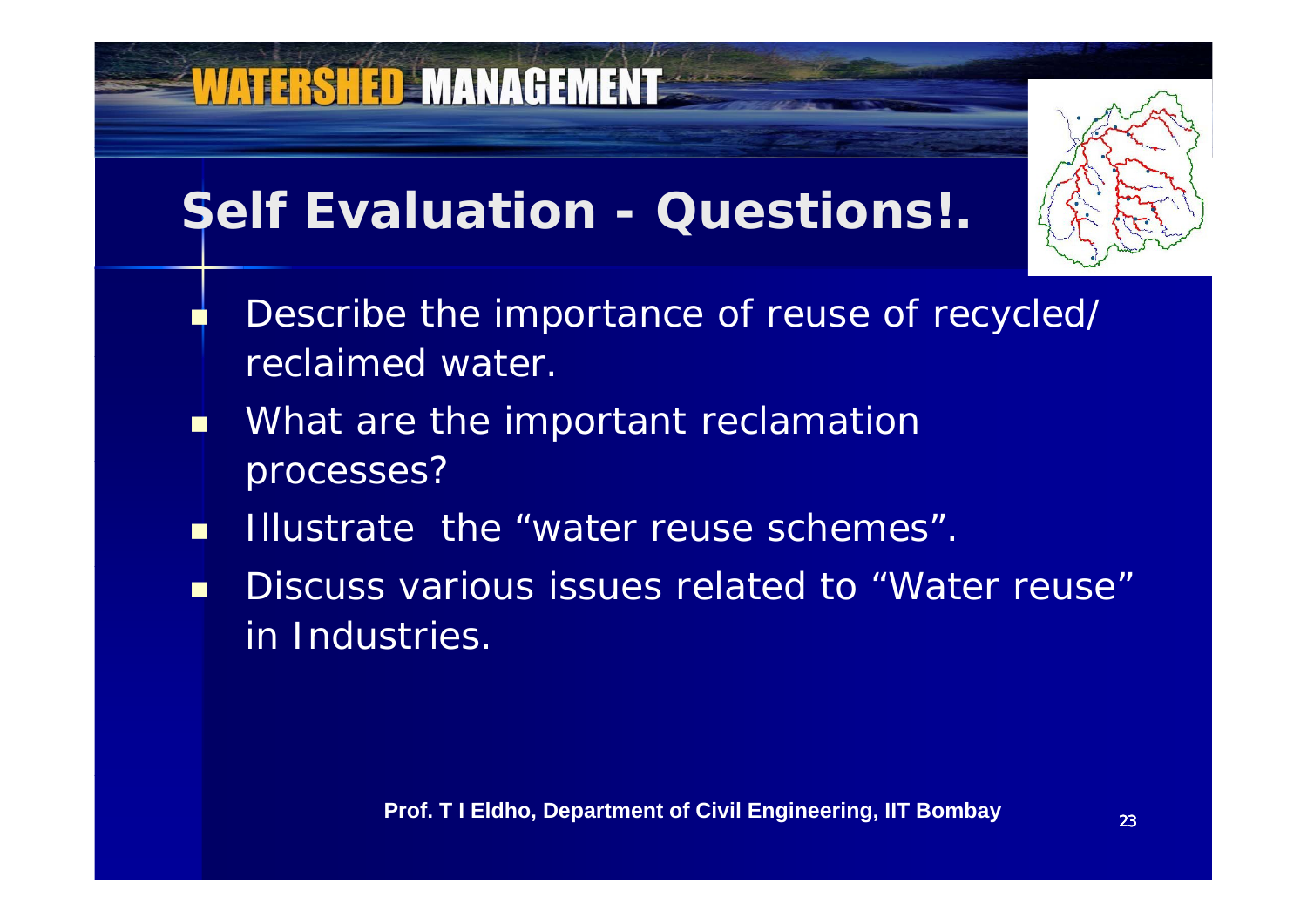

- $\blacksquare$ Describe the types of "waste water reuse".
- $\blacksquare$ Which are the places where reuse is possible?.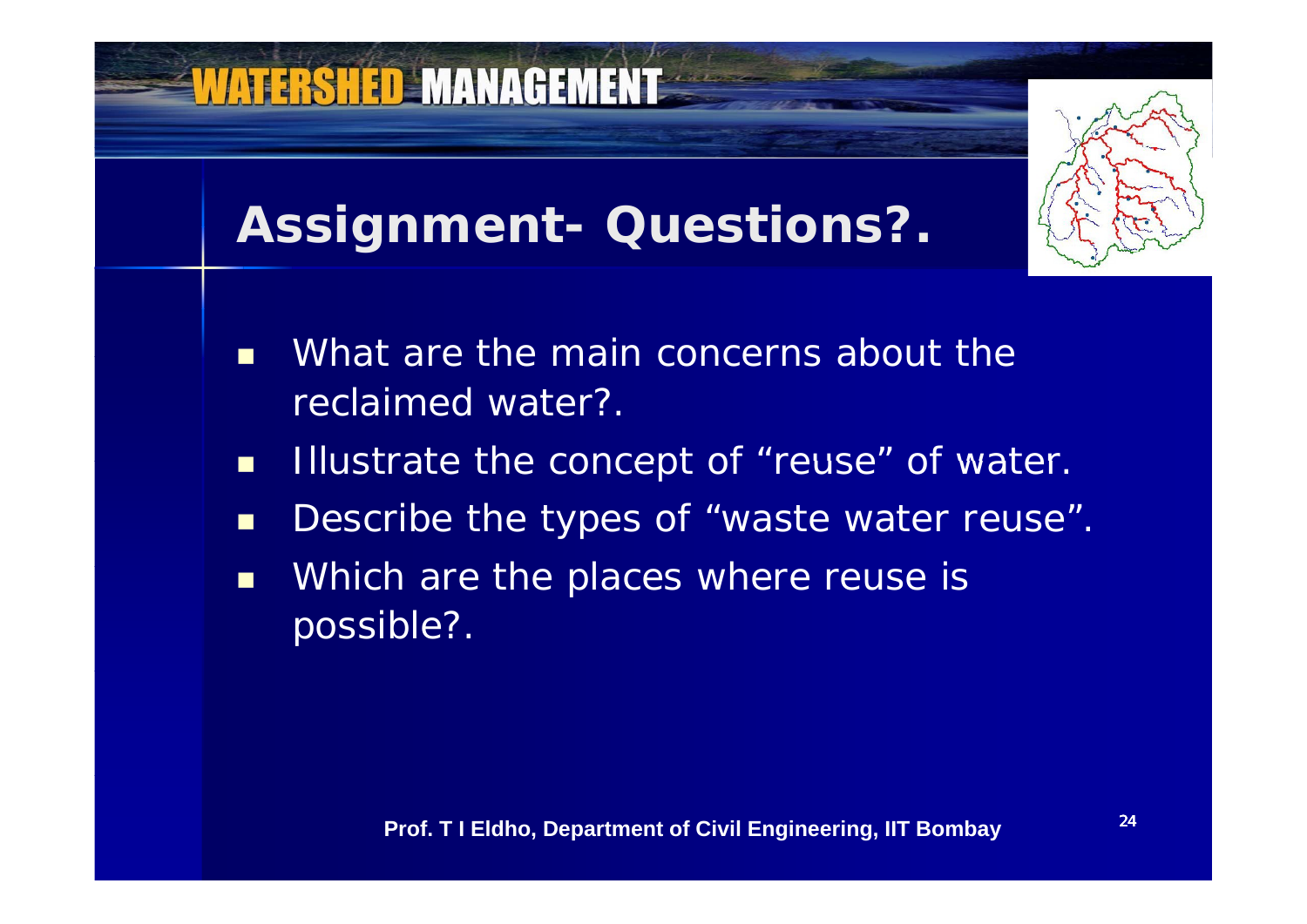# **WATERSHED MANAGEMENT**

Summary– Course on "Watershed Management"

- Introduce "Watershed Management" & establish its relevance & concepts.
- **Present the fundamental principles, Theories,** Modeling, Analyses & applications
- Demonstrate how these are used in the field of "Watershed Management".
- **Discussed various aspects of watershed & its** management – Integrated Watershed Management Approach.
- Consists of 40 lectures presenting the concepts, theory, applications & case studies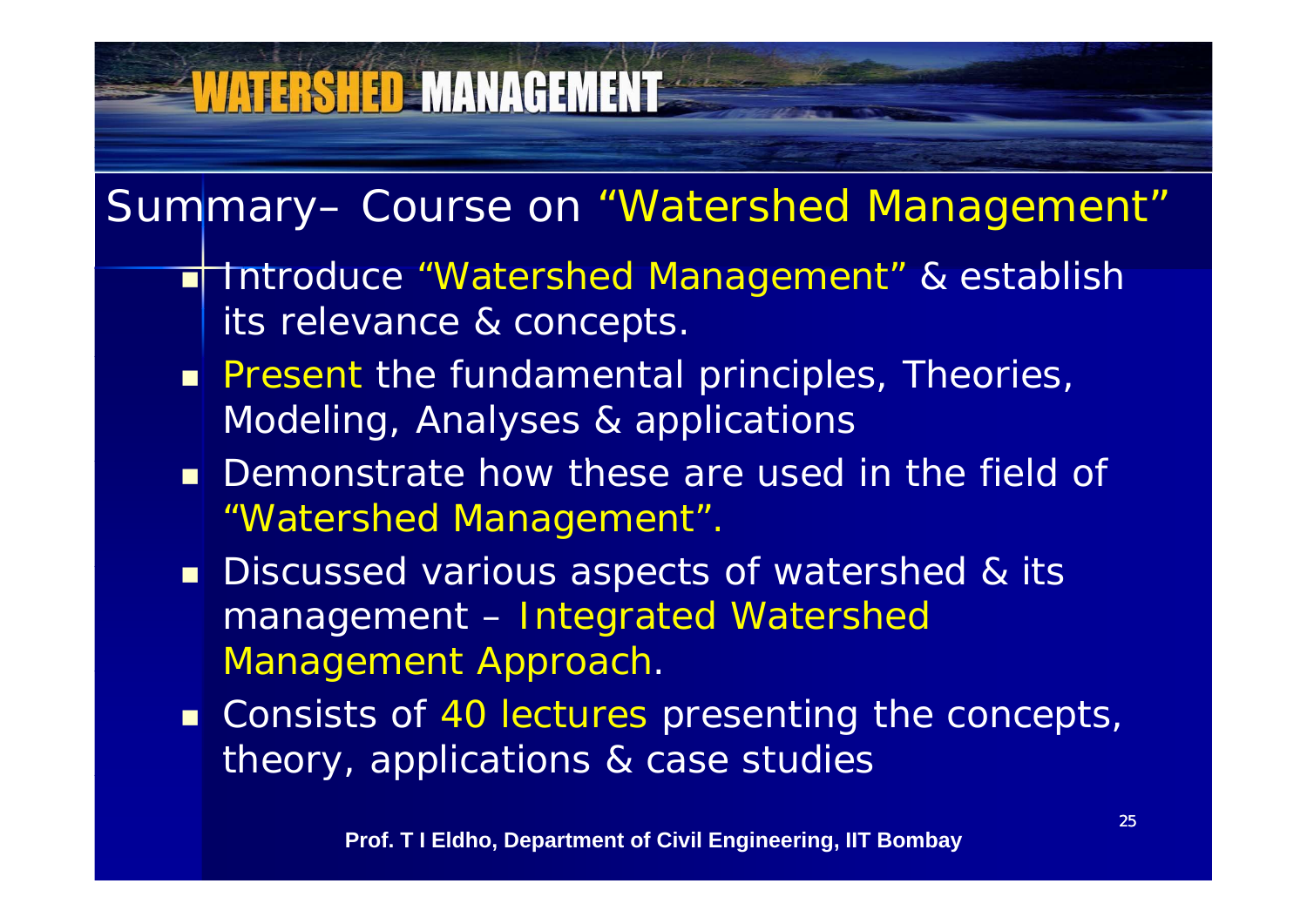# **VATERSHED MANAGEMENT**

#### Summary – Course on "Watershed Management"

- **T Course** discussed various aspects of watershed development and management.
- Watershed resources Land, water, Forests, Agriculture, Flora & Fauna.
- Watershed Management: technological, social, ecological, environmental, sustainable issues.
- Course Focus -- technical aspects of WM; perspectives on land & water management; analyze complex issues in water management and on specific knowledge on issues of WM; Use of Modern techniques in Watershed Management.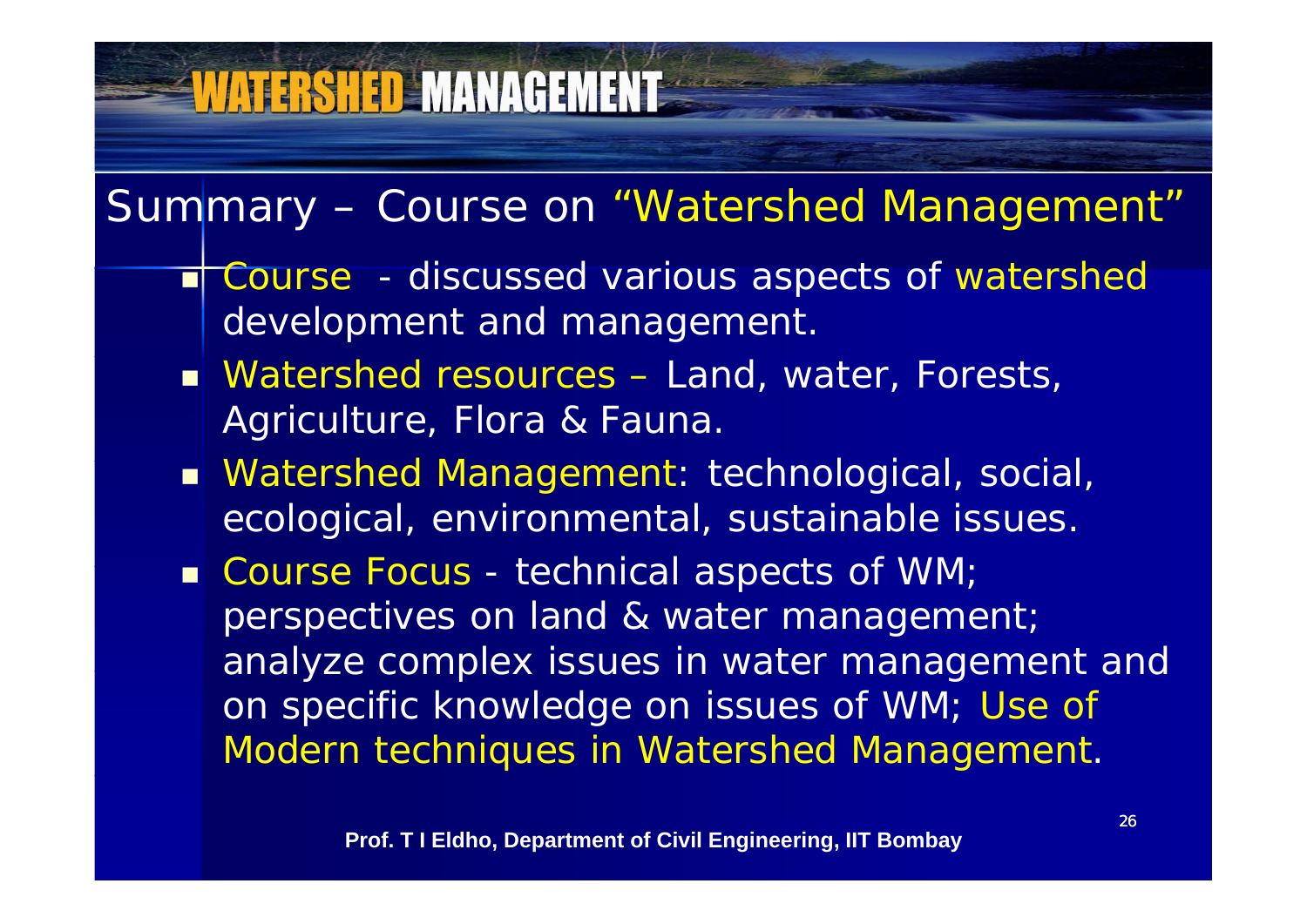# WATERSHED MANAGEMENT

#### Summary – Course on "Watershed Management"

#### ■ Course Modules -10 (40L)

- п 1) Introduction and Basic Concepts - 3
- $\blacksquare$  2) Sustainable Watershed Approach & Watershed Management Practices - 4
- 3) Integrated Watershed Management - 4
- **4) Watershed Modeling 7**
- $\blacksquare$ 5) Social Aspects of Watershed Management - 3
- $\blacksquare$ 6) Use of modern techniques in watershed management -5
- $\blacksquare$ 7) Management of Water Quality -4
- $\blacksquare$ 8) Storm Water and Flood Management -4
- $\blacksquare$ 9) Drought Management -3
- **10) Water Conservation and Recycling -3** п -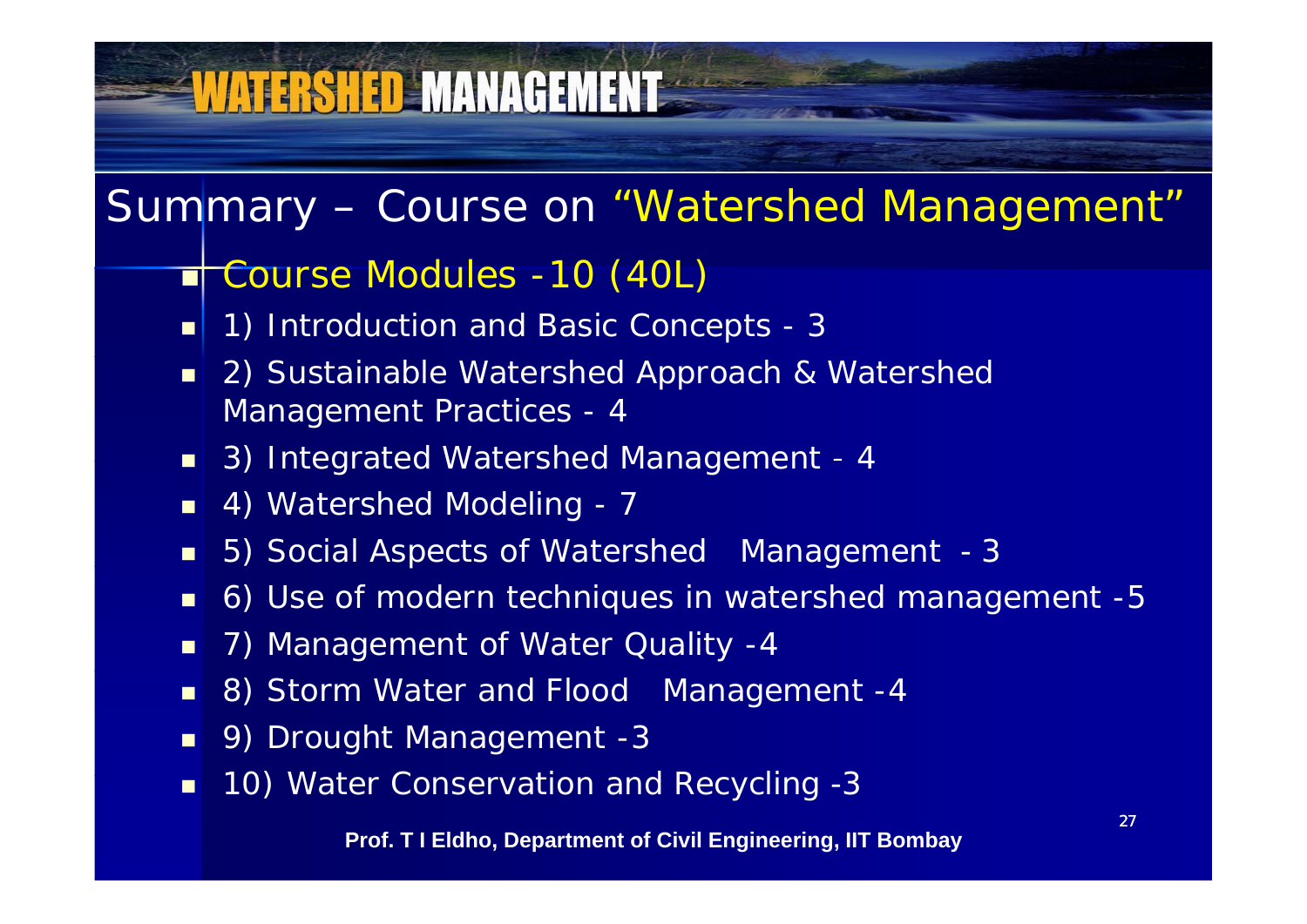#### **Concluding Remarks**

- **The Importance of "Watershed Management"**
- π "Holistic approach" – needed

VATERSHED MANAGEMENT

Π

- T. Watershed Management -Different aspects & approaches
- n ■ Course - all aspects of "Watershed" & related issues
- г Theoretical aspects covered in the best possible way
- п Number of case studies from various sources given
- Т, Tutorial, self evaluation, assignment & unsolved questions provided
- **Notal Exercity Villensis 1** Video course will be useful for systematic study of 'Watershed Mana gement"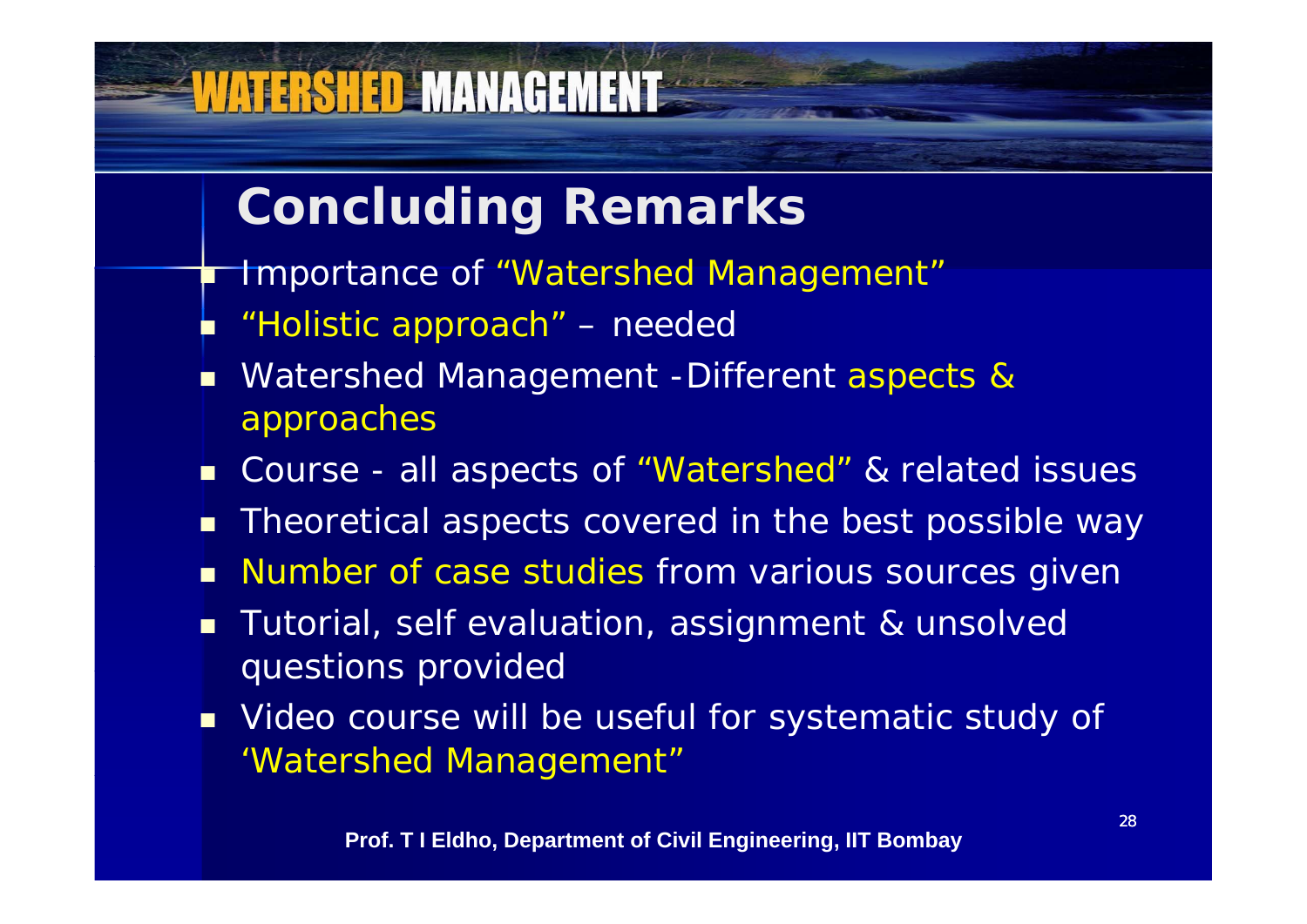#### **Concluding Remarks**

- П Course will be useful to students - "Bachelor, Masters & Ph.D." Levels – Civil, Agriculture, Geography, Geology, Resources, Environmental Engineering, Humanities, Management etc.
- Course will be also useful to "Teachers" teaching "Watershed & Water Management" related topics.
- **Also useful "NGOs, Field Engineers,** Practitioners, Scientists, Policy & Decision Makers, Gov. agencies & for all working in the area of Watershed Management".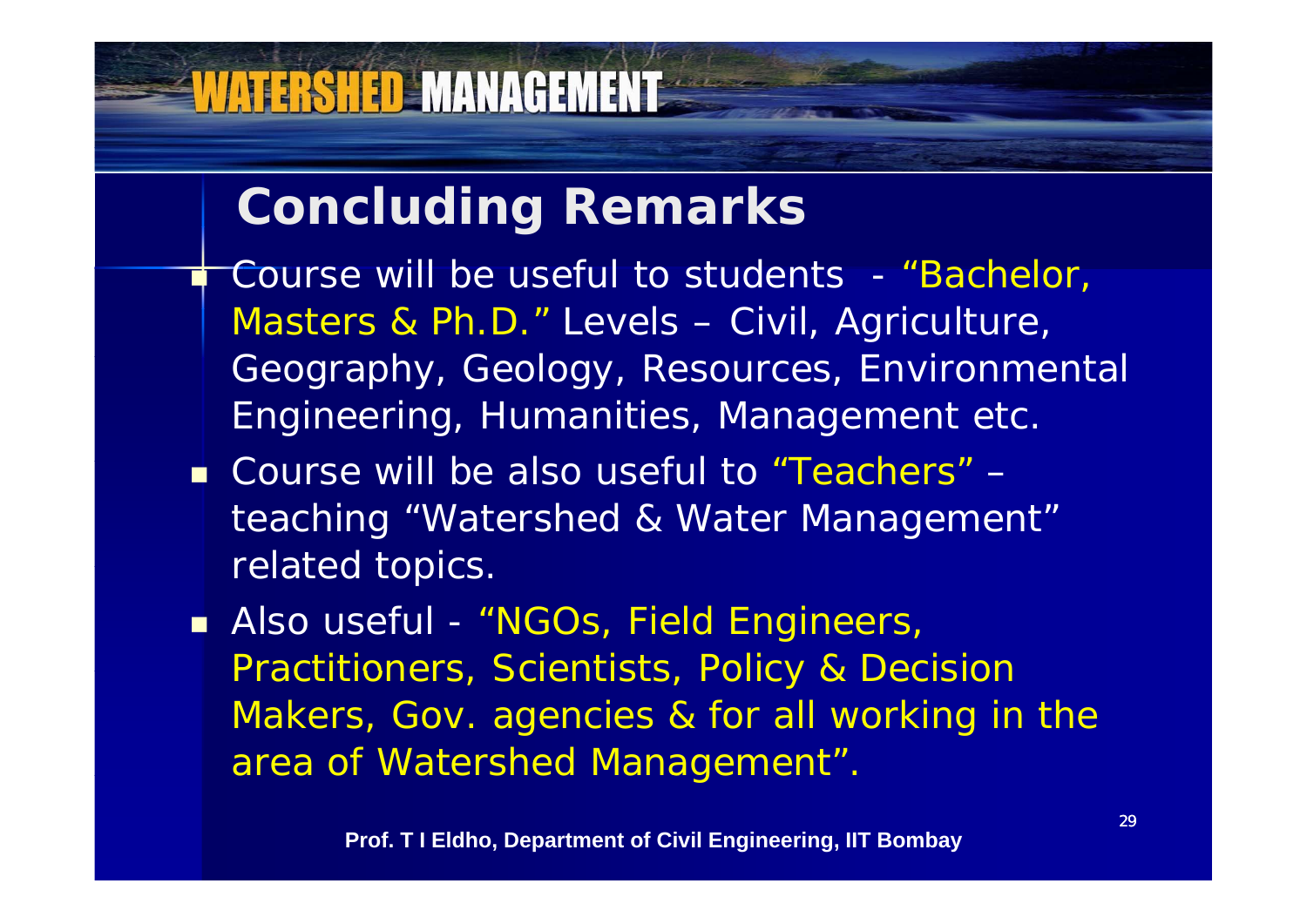# **Acknowledgements**

**WATERSHED MANAGEMENT** 

- Prof. S.G. Joshi, Prof. Anupam K. Singh, Prof. V.R. Desai & Dr. A. Vinodkumar –review of the Course Videos, Slides & Materials
- Mr. Harsh V. Nunna, Ms. Vardhini V., Dr. M. Meenal, Mr. Anand Kulkarni, All M. Tech. & former Ph.D. students (Dr. Venkat Reddy, Dr. Shahapure S.S., Dr. Geetha, Dr. R.K. Sahu, Dr. Reshmidevi &others) – for Slide preparations & materials used in the presentation
- **CDEEP Staff, IIT Bombay**  Video Recording & Editing
- Family Wife (Dr. Manjush) & Kids (lype & Basil) for the moral support.

**Prof. T I Eldho, Department of Civil Engineering, IIT Bombay**